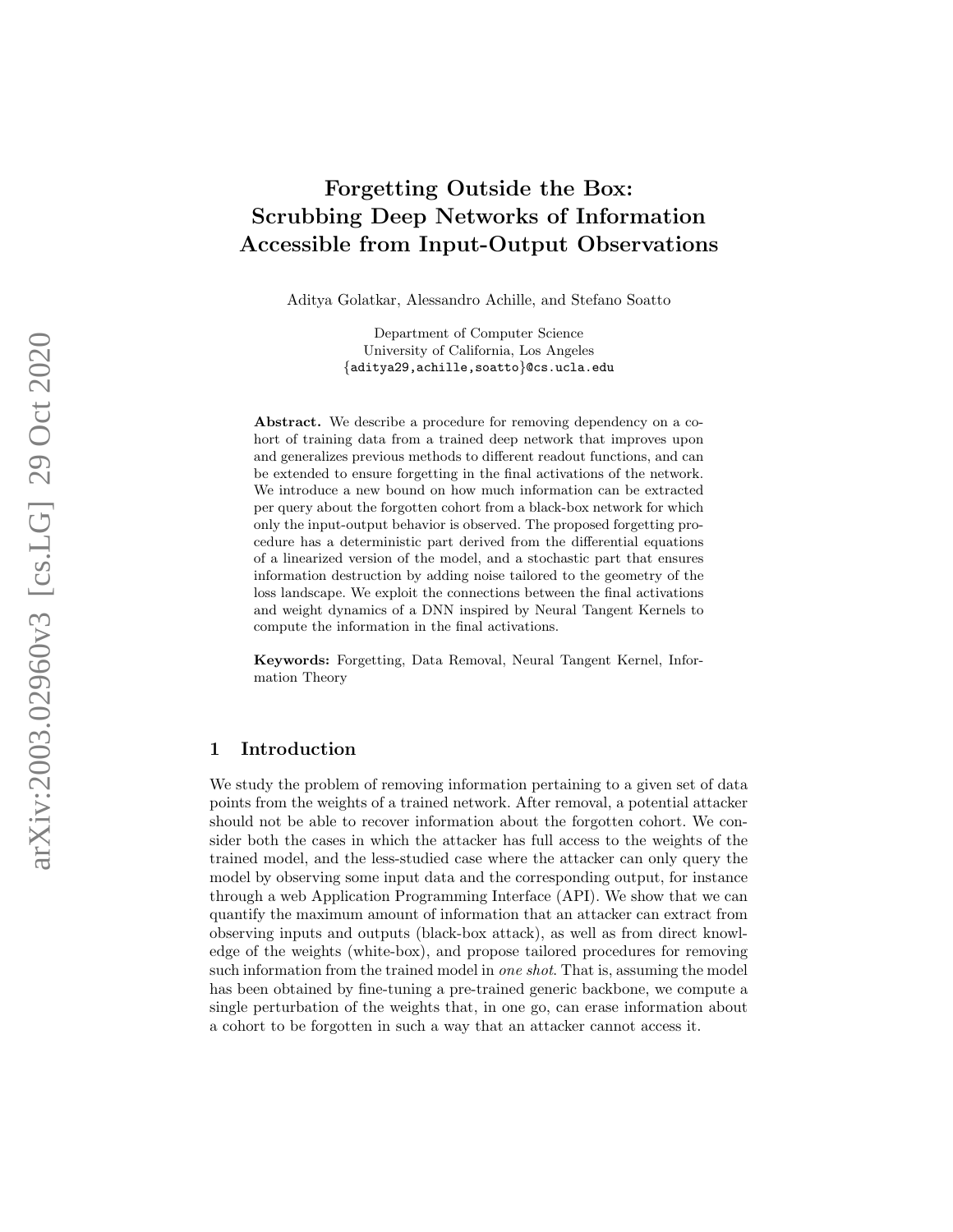<span id="page-1-0"></span>

Fig. 1: Scrubbing procedure: PCA-projection of training paths on  $\mathcal{D}$  (blue),  $\mathcal{D}_r$  (orange) and the weights after scrubbing, using (Left) The Fisher method of [\[16\]](#page-14-0), and (Right) the proposed scrubbing method. Our proposed scrubbing procedure (red cross) moves the model towards  $w(\mathcal{D}_r)$ , which reduces the amount of noise (point cloud) that needs to be added to achieve forgetting.

More formally, let a dataset  $\mathcal D$  be partitioned into a subset  $\mathcal D_f$  to be forgotten, and its complement  $\mathcal{D}_r$  to be retained,  $\mathcal{D} = \mathcal{D}_f \sqcup \mathcal{D}_r$ . A (possibly stochastic) training algorithm A takes  $\mathcal{D}_f$  and  $\mathcal{D}_r$  and outputs a weight vector  $w \in \mathbb{R}^p$ :

 $A(\mathcal{D}_f, \mathcal{D}_r) \to w.$ 

Assuming an attacker knows the training algorithm  $A$  (e.g., stochastic gradient descent, or SGD), the weights w, and the retainable data  $\mathcal{D}_r$ , she can exploit their relationship to recover information about  $\mathcal{D}_f$ , at least for state-of-the-art deep neural networks (DNNs) using a "readout" function [\[16\]](#page-14-0), that is, a function  $R(w)$  that an attacker can apply on the weights of a DNN to extract information about the dataset. For example, an attacker may measure the confidence of the classifier on an input, or measure the time that it takes to fine-tune the network on a given subset of samples to decide whether that input or set was used to train the classifier (membership attack). We discuss additional examples in Section [5.4.](#page-10-0) Ideally, the forgetting procedure should be robust to different choices of readout functions. Recent work [\[16,](#page-14-0)[17\]](#page-14-1), introduces a "scrubbing procedure" (forgetting procedure or data deletion/removal)  $S_{\mathcal{D}_f}(w): \mathbb{R}^p \to \mathbb{R}^p$ , that attempts to remove information about  $\mathcal{D}_f$  from the weights, *i.e.*,

$$
A(\mathcal{D}_f, \mathcal{D}_r) \to w \to S_{\mathcal{D}_f}(w)
$$

with an upper-bound on the amount of information about  $\mathcal{D}_f$  that can be extracted after the forgetting procedure, provided the attack has access to the scrubbed weights  $S_{\mathcal{D}_f}(w)$ , a process called "white-box attack."

Bounding the information that can be extracted from a white-box attack is often complex and may be overly restrictive: Deep networks have large sets of equivalent solutions – a "null space" – that would give the same activations on all test samples. Changes in  $\mathcal{D}_f$  may change the position of the weights in the null space. Hence, the position of the weight in the null-space, even if irrelevant for the input-output behavior, may be exploited to recover information about  $\mathcal{D}_f$ .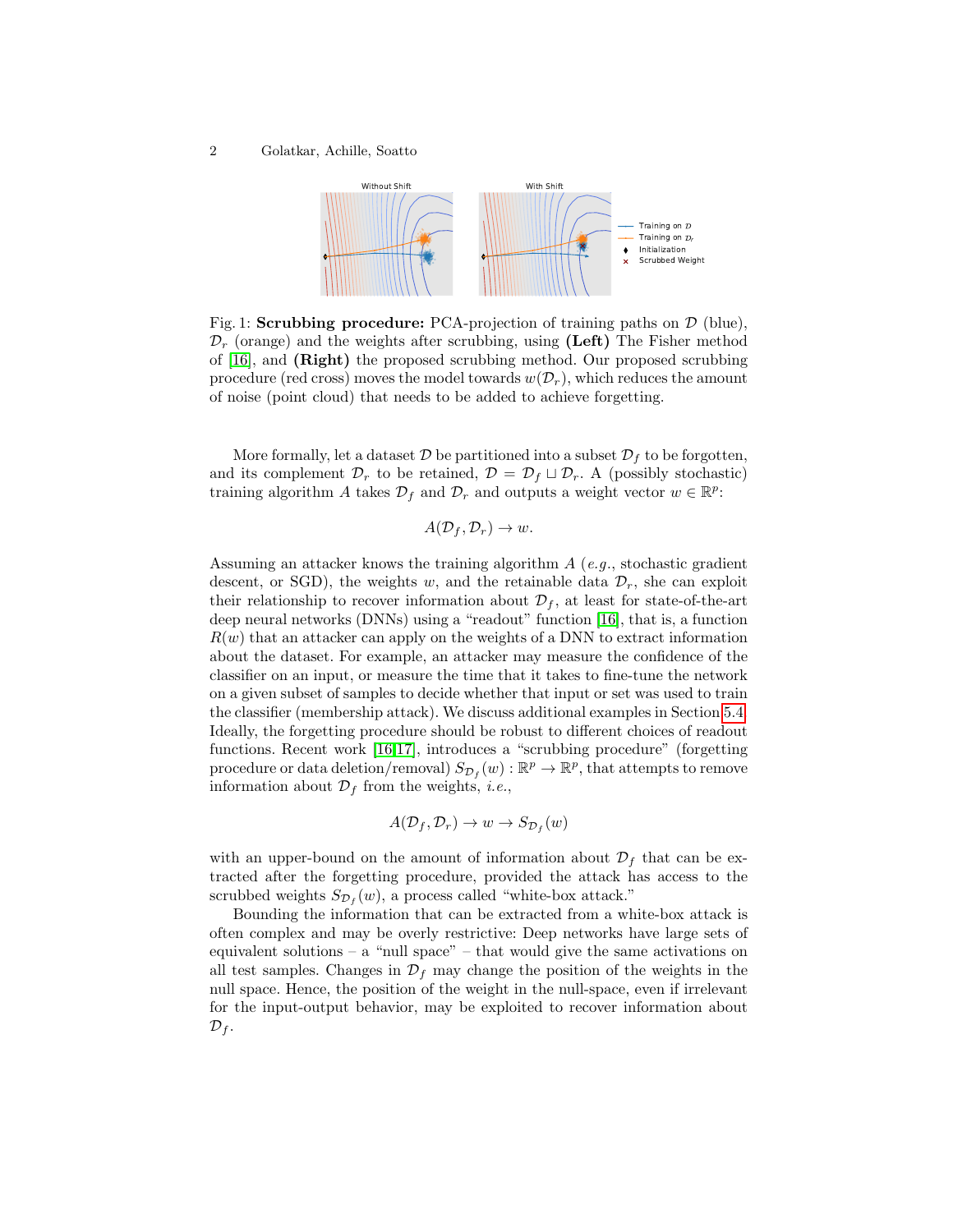This suggests that the study of forgetting should be approached from the perspective of the final activations, rather than the weights, since there could be infinitely many different models that produce the same input-output behavior, and we are interested in preventing attacks that affect the behavior of the network, rather than the specific solution to which the training process converged. More precisely, denote by  $f_w(x)$  the final activations of a network on a sample  $x$  (for example the softmax or pre-softmax vector). We assume that an attacker makes queries on n images  $\mathbf{x} = (x_1, \ldots, x_n)$ , and obtains the activations  $f_w(\mathbf{x})$ . The pipeline then is described by the Markov Chain

$$
A(\mathcal{D}_f, \mathcal{D}_r) \to w \to S_{\mathcal{D}_f}(w) \to f_{S_{\mathcal{D}_f}(w)}(\mathbf{x}).
$$

The key question now is to determine how much information can an attacker recover about  $\mathcal{D}_f$ , starting from the final activations  $f_{S_{\mathcal{D}_f}(w)}(\mathbf{x})$ ? We provide a new set of bounds that quantifies the average information per query an attacker can extract from the model.

The forgetting procedure we propose is obtained using the Neural Tangent Kernel (NTK). We show that this forgetting procedure is able to handle the null space of the weights better than previous approaches when using overparametrized models such as DNNs. In experiments, we confirm that it works uniformly better than previous proposals on all forgetting metrics introduced [\[16\]](#page-14-0), both in the white-box and black-box case (Figure [1\)](#page-1-0).

Note that one may think of forgetting in a black-box setting as just changing the activations (e.g., adding noise or hiding one class output) so that less information can be extracted. This, however, is not proper forgetting as the model still contains information, it is just not visible outside. We refer to forgetting as removing information from the weights, but we provide bounds for how much information can be extracted after scrubbing in the black-box case, and show that they are order of magnitudes smaller than the corresponding bounds for white boxes for the same target accuracy.

Key contributions: To summarize, our contributions are as follow:

- 1. We introduce methods to scrub information from, and analyze the content of deep networks from their final activations (black-box attacks).
- 2. We introduce a "one-shot" forgetting algorithms that work better than the previous method [\[16\]](#page-14-0) for both white-box and black-box attacks for DNNs.
- 3. This is possible thanks to an elegant connection between activations and weights dynamics inspired by the neural tangent kernel (NTK), which allows us to better deal with the null-space of the network weights. Unlike the NTK formalism, we do not need infinite-width DNNs.
- 4. We show that better bounds can be obtained against black-box attacks than white-box, which gives a better forgetting vs error trade-off curve.

### 2 Related work

Differential privacy [\[12\]](#page-14-2) aims to learn the parameters of a model in such a way that no information about any particular training sample can be recovered. This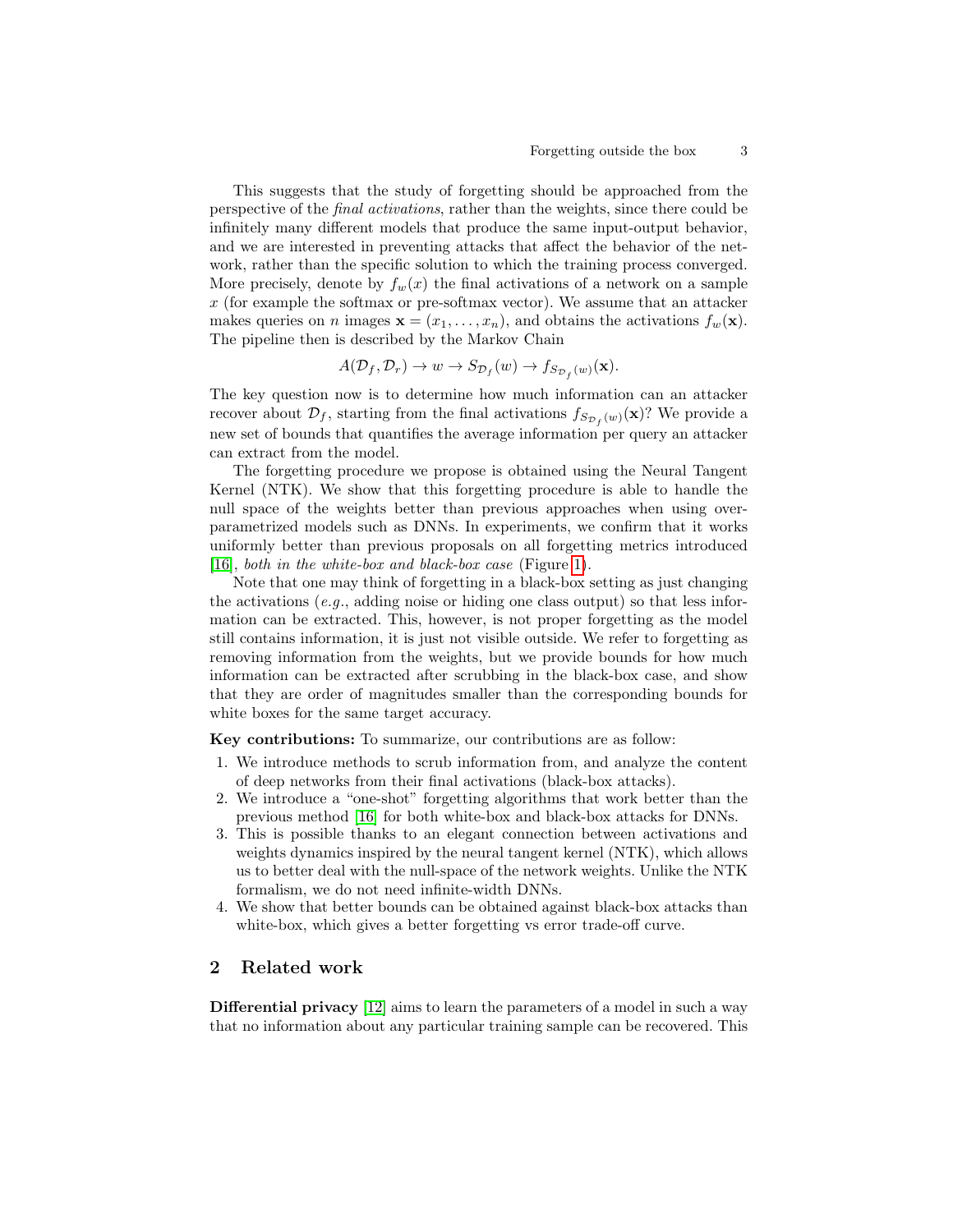#### 4 Golatkar, Achille, Soatto

is a much stronger requirement than forgetting, where we only want to remove – after training is done – information about a given subset of samples. Given the stronger requirements, enforcing differential privacy is difficult for deep networks and often results in significant loss of accuracy [\[1,](#page-14-3)[10\]](#page-14-4).

Forgetting: The term "machine unlearning" was introduced by [\[9\]](#page-14-5), who shows an efficient forgetting algorithm in the restricted setting of statistical query learning, where the learning algorithm cannot access individual samples. [\[30\]](#page-15-0) provided the first framework for instantaneous data summarization with data deletion using robust streaming submodular optimization. [\[14\]](#page-14-6) formalizes the problem of efficient data elimination, and provides engineering principles for designing forgetting algorithms. However, they only provide a data deletion algorithms for k-means clustering. [\[6\]](#page-14-7) propose a forgetting procedure based on sharding the dataset and training multiple models. Aside from the storage cost, they need to retrain subset of the models, while we aim for one-shot forgetting. [\[5\]](#page-14-8) proposed a forgetting method for logit-based classification models by applying linear transformation to the output logits, but do not remove information from the weights. [\[17\]](#page-14-1) formulates data removal mechanisms using differential privacy, and provides an algorithm for convex problems based on a second order Newton update. They suggest applying this method on top of the features learned by a differentially private DNN, but do not provide a method to remove information from a DNN itself. [\[22\]](#page-15-1) provides a projective residual update based method using synthetic data points to delete data points for linear regression based models. [\[24,](#page-15-2)[15\]](#page-14-9) provide a newton based method for computing the influence of a training point on the model predictions in the context of model interpretation and cross-validation, however, such an approach can also be used for data removal. Closer to us, [\[16\]](#page-14-0) proposed a selective forgetting procedure for DNNs trained with SGD, using an information theoretic formulation and exploiting the stability of SGD [\[18\]](#page-14-10). They proposed a forgetting mechanism which involves a shift in weight space, and addition of noise to the weights to destroy information. They also provide an upper bound on the amount of remaining information in the weights of the network after applying the forgetting procedure. We extend this framework to activations, and show that using an NTK based scrubbing procedure uniformly improves the scrubbing procedure in all metrics that they consider.

Membership Inference Attacks [\[37](#page-15-3)[,21,](#page-15-4)[19,](#page-14-11)[31](#page-15-5)[,34](#page-15-6)[,35,](#page-15-7)[32\]](#page-15-8) try to guess if a particular sample was used for training a model. Since a model has forgotten only if an attacker cannot guess at better than chance level, these attacks serve as a good metric for measuring the quality of forgetting. In Figure [2](#page-10-1) we construct a black-box membership inference attack similar to the shadow model training approach in [\[34\]](#page-15-6). Such methods relate to model inversion methods [\[13\]](#page-14-12) which aim to gain information about the training data from the model output.

Neural Tangent Kernel: [\[23,](#page-15-9)[27\]](#page-15-10) show that the training dynamics of a linearized version of a Deep Network — which are described by the so called NTK matrix — approximate increasingly better the actual training dynamics as the network width goes to infinity. [\[4,](#page-14-13)[28\]](#page-15-11) extend the framework to convolutional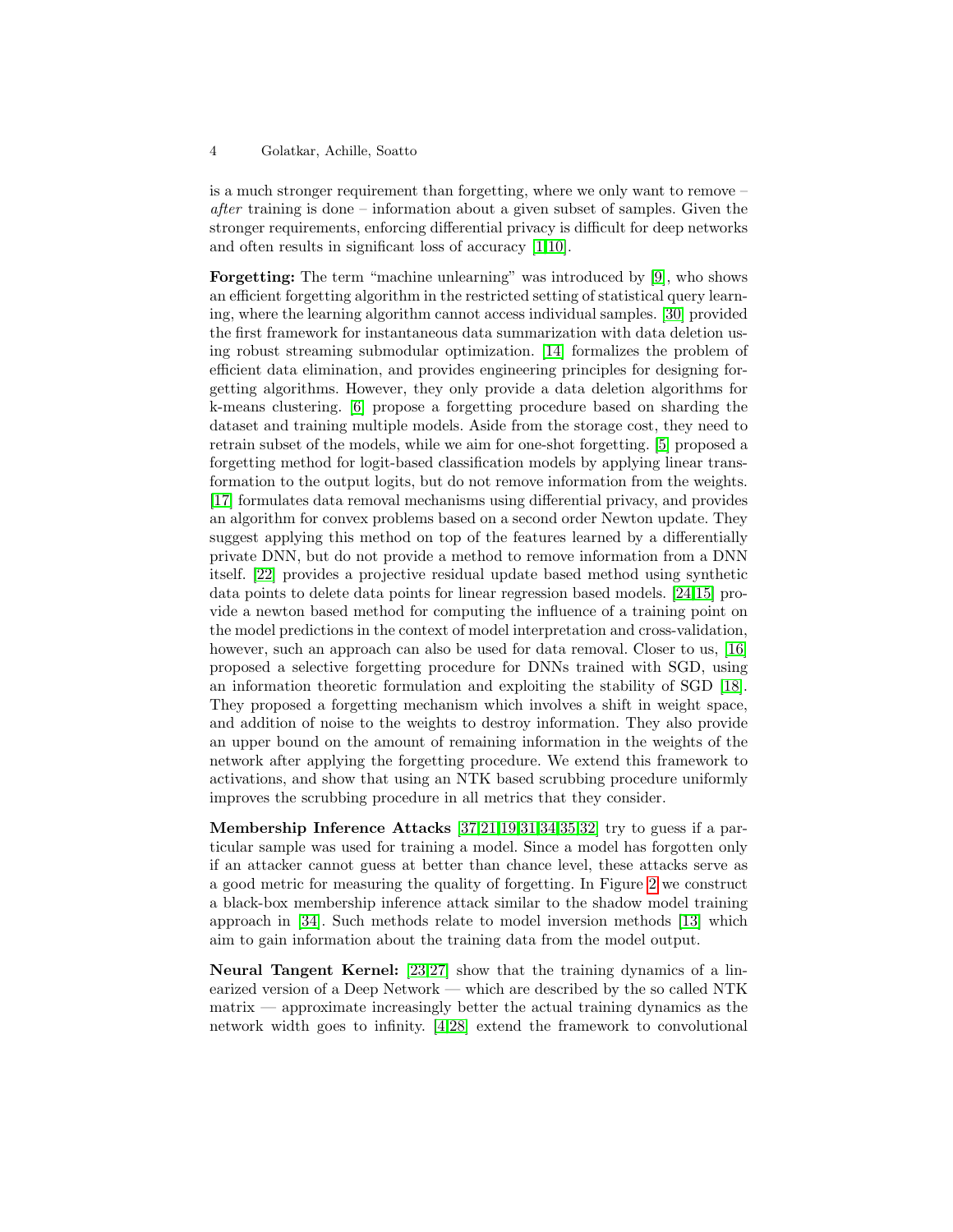networks. [\[33\]](#page-15-12) compute information-theoretic quantities using the closed form expressions for various quantities that can be derived in this settings. While we do use the infinite width assumption, we show that the same linearization framework and solutions are a good approximation of the network dynamics during fine-tuning, and use them to compute an optimal scrubbing procedure.

# 3 Out of the box forgetting

In this section, we derive an upper-bound for how much information can be extracted by an attacker that has black-box access to the model, that is, they can query the model with an image, and obtain the corresponding output. We will then use this to design a forgetting procedure (Section [4\)](#page-7-0).

While the problem itself may seem trivial — can the relation  $A(\mathcal{D}_f, \mathcal{D}_r) = w$ be inverted to extract  $\mathcal{D}_f$ ? — it is made more complex by the fact that the algorithm is stochastic, and that the map may not be invertible, but still partially invertible, that is, only a subset of information about  $\mathcal{D}_f$  can be recovered. Hence, we employ a more formal information-theoretic framework, inspired by [\[16\]](#page-14-0) and that in turns generalizes Differential Privacy [\[12\]](#page-14-2). We provide aposteriori bounds which provide tighter answers, and allow one to design and benchmark scrubbing procedures even for very complex models such as deep networks, for which a-priori bounds would be impossible or vacuous. In this work, we focus on a-posteriori bounds for Deep Networks and use them to design a scrubbing procedure.

#### <span id="page-4-0"></span>3.1 Information Theoretic formalism

We start by modifying the framework of [\[16\]](#page-14-0), developed for the weights of a network, to the final activations. We expect an adversary to use a readout function applied to the final activations. Given a set of images  $\mathbf{x} = (x_0, \ldots, x_n)$ , we denote by  $f_w(\mathbf{x}) = (f(x_0), \ldots, f(x_m))$  the concatenation of their respective final activations. Let  $\mathcal{D}_f$  be the set of training data to forget, and let y be some function of  $\mathcal{D}_f$  that an attacker wants to reconstruct (*i.e.*, *y* is some piece of information regarding the samples). To keep the notation uncluttered, we write  $S_{\mathcal{D}_f}(w) = S(w)$  for the scrubbing procedure to forget  $\mathcal{D}_f$ . We then have the following Markov chain

$$
y \longleftarrow \mathcal{D}_f \longrightarrow w \longrightarrow S(w) \longrightarrow f_{S(w)}(\mathbf{x})
$$

connecting all quantities. Using the Data Processing Inequality [\[11\]](#page-14-14) we have the following inequalities:

$$
\underbrace{I(y; f_{S(w)}(\mathbf{x}))}_{\text{Recovered information}} \leq \underbrace{I(\mathcal{D}_f; f_{S(w)}(\mathbf{x}))}_{\text{Black-box upper bound}} \leq \underbrace{I(\mathcal{D}_f; S(w))}_{\text{White box upper-bound}} \tag{1}
$$

where  $I(x; y)$  denotes the Shannon Mutual Information between random variables x and y. Bounding the last term — which is a general bound on how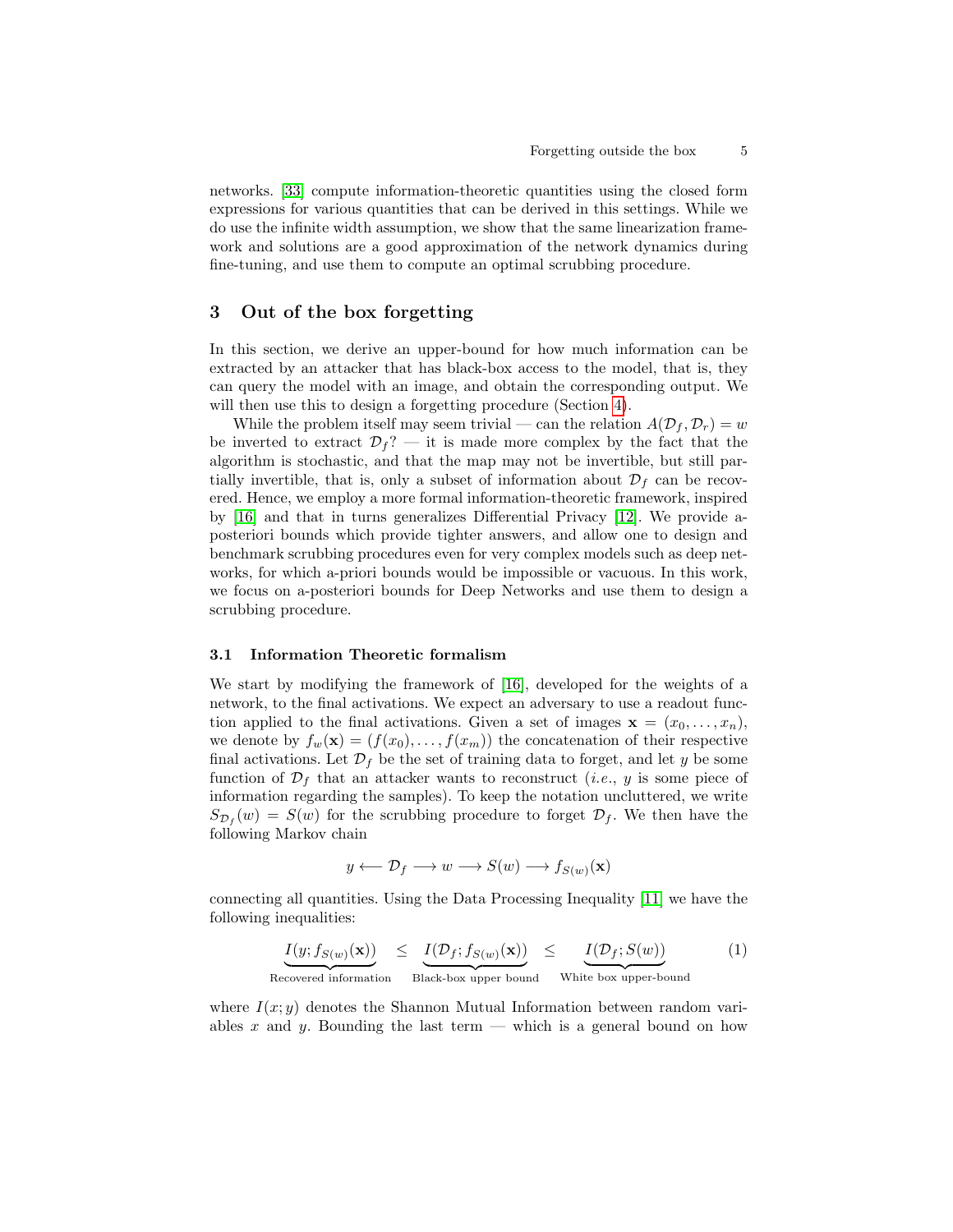much information an attacker with full access to the weights could extract is the focus of [\[16\]](#page-14-0). In this work, we also consider the case where the attacker can only access the final activations, and hence focus on the central term. As we will show, if the number of queries is bounded then the central term provides a sharper bound compared to the black-box case.

### 3.2 Bound for activations

The mutual information in the central term is difficult to compute,<sup>[1](#page-5-0)</sup> but in our case has a simple upper-bound:

Lemma 1 (Computable bound on mutual information). We have the following upper bound:

$$
I(\mathcal{D}_f; f_{S(w)}(\mathbf{x})) \leq \mathbb{E}_{\mathcal{D}_f} \big[ \text{KL} \big( p(f_{S(w)}(\mathbf{x}) | \mathcal{D}_f \cup \mathcal{D}_r) \, \| \, p(f_{S_0(w)}(\mathbf{x}) | \mathcal{D}_r) \big) \big],\tag{2}
$$

where  $p(f_{S(w)}(\mathbf{x})|\mathcal{D}=\mathcal{D}_f\cup\mathcal{D}_r)$  is the distribution of activations after training on the complete dataset  $\mathcal{D}_f \sqcup \mathcal{D}_r$  and scrubbing. Similarly,  $p(f_{S_0(w)}(\mathbf{x})|\mathcal{D} = \mathcal{D}_r)$ is the distribution of possible activations after training only on the data to retain  $\mathcal{D}_r$  and applying a function  $S_0$  (that does not depend on  $\mathcal{D}_f$ ) to the weights.

The lemma introduces the important notion that we can estimate how much information we erased by comparing the activations of our model with the activations of a reference model that was trained in the same setting, but without  $\mathcal{D}_f$ . Clearly, if the activations after scrubbing are identical to the activations of a model that has never seen  $\mathcal{D}_f$ , they cannot contain information about  $\mathcal{D}_f$ .

We now want to convert this bound in a more practical expected information gain per query. This is not yet trivial due to them stochastic dependency of  $w$ on  $\mathcal{D}$ : based on the random seed  $\epsilon$  used to train, we may obtain very different weights for the same dataset. Reasoning in a way similar to that used to obtain the "local forgetting bound" of [\[16\]](#page-14-0), we have:

**Lemma 2.** Write a stochastic training algorithm A as  $A(D, \epsilon)$ , where  $\epsilon$  is the random seed and  $A(D, \epsilon)$  is a deterministic function. Then,

<span id="page-5-1"></span>
$$
I(\mathcal{D}_f; f_{S(w)}(\mathbf{x})) \leq \mathbb{E}_{\mathcal{D}_f,\epsilon} \Big[ \mathrm{KL} \left( p(f_{S(w_{\mathcal{D}})}(\mathbf{x})) \, \| \, p(f_{S_0(w_{\mathcal{D}_r})}(\mathbf{x})) \right) \Big] \tag{3}
$$

where we call  $w_{\mathcal{D}} = A(\mathcal{D}, \epsilon)$  the deterministic result of training on the dataset  $\mathcal D$  using random seed  $\epsilon$ . The probability distribution inside the KL accounts only for the stochasticity of the scrubbing map  $S(w_{\mathcal{D}})$  and the baseline  $S_0(w_{\mathcal{D}_r})$ .

The expression above is general. To gain some insight, it is useful to write it for a special case where scrubbing is performed by adding Gaussian noise.

<span id="page-5-0"></span><sup>&</sup>lt;sup>1</sup> Indeed, it is even difficult to define, as the quantities at play,  $\mathcal{D}_f$  and **x**, are fixed values, but that problem has been addressed by [\[3,](#page-14-15)[2\]](#page-14-16) and we do not consider it here.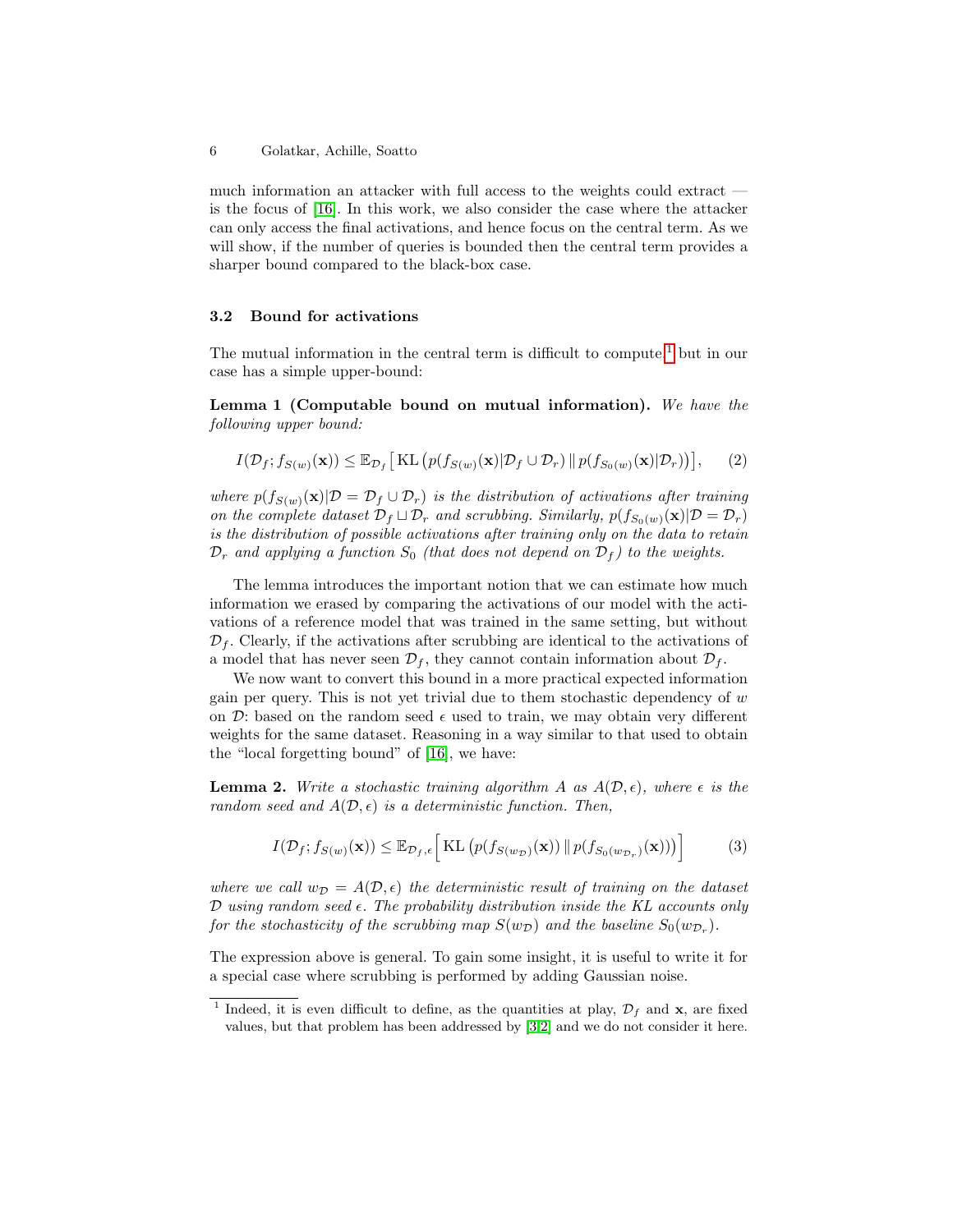#### 3.3 Close form bound for Gaussian scrubbing

We start by considering a particular class of scrubbing functions  $S(w)$  in the form

<span id="page-6-3"></span>
$$
S(w) = h(w) + n, \quad n \sim N(0, \Sigma(w, \mathcal{D}))
$$
\n<sup>(4)</sup>

where  $h(w)$  is a deterministic shift (that depends on D and w) and n is Gaussian noise with a given covariance (which may also depend on  $w$  and  $\mathcal{D}$ ). We consider a baseline  $S_0(w) = w + n'$  in a similar form, where  $n' \sim N(0, \Sigma_0(w, \mathcal{D}_r))$ .

Assuming that the covariance of the noise is relatively small, so that  $f_{h(w)}(\mathbf{x})$ is approximately linear in w in a neighborhood of  $h(w)$  (we drop  $D$  without loss of generality), we can easily derive the following approximation for the distribution of the final activations after scrubbing for a given random seed  $\epsilon$ .

<span id="page-6-4"></span><span id="page-6-2"></span><span id="page-6-1"></span><span id="page-6-0"></span>
$$
f_{S(w_{\mathcal{D}})}(\mathbf{x}) \sim N(f_{h(w_{\mathcal{D}})}(\mathbf{x}), \nabla_w f_{h(w_{\mathcal{D}})}(\mathbf{x}) \Sigma \nabla_w f_{h(w_{\mathcal{D}})}(\mathbf{x})^T)
$$
(5)

where  $\nabla_w f_{h(w_D)}(\mathbf{x})$  is the matrix whose row is the gradient of the activations with respect to the weights, for each sample in  $x$ . Having an explicit (Gaussian) distribution for the activations, we can plug it in Lemma [2](#page-5-1) and obtain:

**Proposition 1.** For a Gaussian scrubbing procedure, we have the bounds:

$$
I(\mathcal{D}_f; S(w)) \leq \mathbb{E}_{\mathcal{D}_f, \epsilon} \left[ \Delta w^T \Sigma_0^{-1} \Delta w + d(\Sigma, \Sigma_0) \right] \qquad \text{(white-box)} \tag{6}
$$

$$
I(\mathcal{D}_f; f_{S(w)}(\mathbf{x})) \leq \mathbb{E}_{\mathcal{D}_f, \epsilon} \left[ \Delta f^T \Sigma_{\mathbf{x}}^{\prime -1} \Delta f + d(\Sigma_{\mathbf{x}}, \Sigma_{\mathbf{x}}^{\prime}) \right] \qquad (black-box) \tag{7}
$$

where for a  $k \times k$  matrix  $\Sigma$  we set  $d(\Sigma, \Sigma_0) := \text{tr}(\Sigma \Sigma_0^{-1}) + \log |\Sigma \Sigma_0^{-1}| - k$ , and

$$
\Delta w := h(w_{\mathcal{D}}) - w_{\mathcal{D}_r}, \quad \Delta f := f_{h(w_{\mathcal{D}})}(\mathbf{x}) - f_{w_{\mathcal{D}_r}}(\mathbf{x})
$$
  

$$
\Sigma_{\mathbf{x}} := \nabla_w f_{h(w_{\mathcal{D}})}(\mathbf{x}) \Sigma \nabla_w f_{h(w_{\mathcal{D}})}(\mathbf{x})^T, \quad \Sigma_{\mathbf{x}}' := \nabla_w f_{w_{\mathcal{D}_r}}(\mathbf{x}) \Sigma_0 \nabla_w f_{w_{\mathcal{D}_r}}(\mathbf{x})^T.
$$

Avoiding curse of dimensionality: Proposition [1.](#page-6-0) Comparing eq. [\(6\)](#page-6-1) and eq. [\(7\)](#page-6-2), we see that the bound in eq. [\(6\)](#page-6-1) involves variables of the same dimension as the number of weights, while eq. [\(7\)](#page-6-2) scales with the number of query points. Hence, for highly overparametrized models such as DNNs, we expect that the black-box bound in eq. [\(7\)](#page-6-2) will be much smaller if the number of queries is bounded, which indeed is what we observe in the experiments (Figure [3\)](#page-11-0).

Blessing of the null-space: The white-box bound depends on the difference  $\Delta w$  in weight space between the scrubbed model and the reference model  $w_{\mathcal{D}_r}$ , while the black-box bound depends on the distance  $\Delta f$  in the activations. As we mentioned in Section [1,](#page-0-0) over-parametrized models such as deep networks have a large null-space of weights with similar final activations. It may hence happen that even if  $\Delta w$  is large,  $\Delta f$  may still be small (and hence the bound in eq. [\(7\)](#page-6-2) tighter) as long as  $\Delta w$  lives in the null-space. Indeed, we often observe this to be the case in our experiments.

Adversarial queries: Finally, this should not lead us to think that whenever the activations are similar, little information can be extracted. Notice that the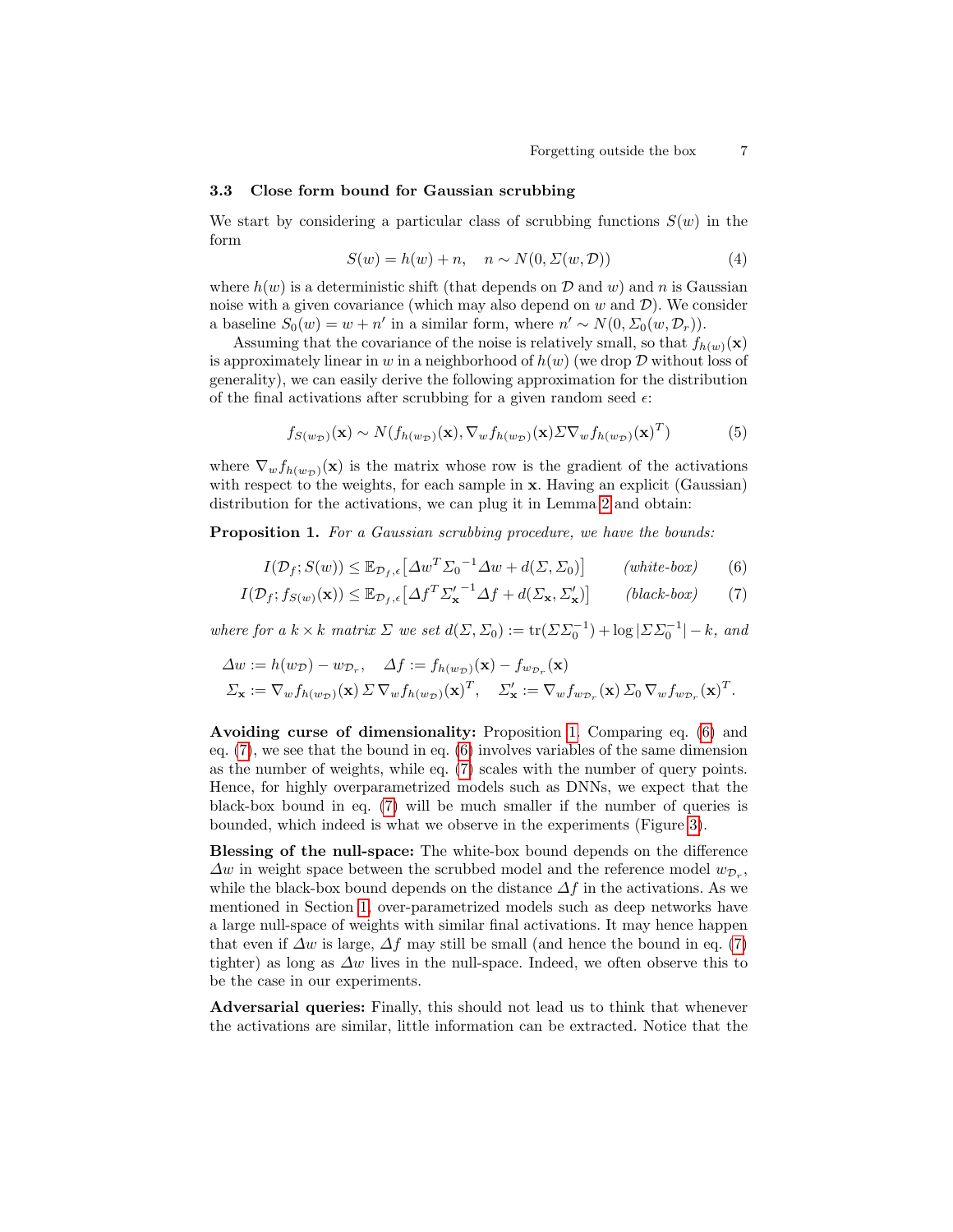relevant quantity for the black box bound is  $\Delta f (J_x \Sigma_0 J_x^T)^{-1} \Delta f^T$ , which involves also the gradient  $J_{\mathbf{x}} = \nabla_w f_{w_{\mathcal{D}_r}}(\mathbf{x})$ . Hence, if an attacker crafts an adversarial query x such that its gradient  $J_x$  is small, they may be able to extract a large amount of information even if the activations are close to each other. In particular, this happens if the gradient of the samples lives in the null-space of the reference model, but not in that of the scrubbed model. In Figure [3](#page-11-0) (right), we show that indeed different images can extract different amount of information.

# <span id="page-7-0"></span>4 An NTK-inspired forgetting procedure

We now introduce a new scrubbing procedure, which aims to minimize both the white-box and black-box bounds of Proposition [1.](#page-6-0) It relates to the one introduced in [\[16](#page-14-0)[,17\]](#page-14-1), but it enjoys better numerical properties and can be computed without approximations (Section [4.1\)](#page-8-0). In Section [5](#page-9-0) we show that it gives better results under all commonly used metrics.

The main intuition we exploit is that most networks commonly used are finetuned from pre-trained networks  $(e.g., \text{ on ImageNet})$ , and that the weights do not move much during fine-tuning on  $\mathcal{D} = \mathcal{D}_r \cup \mathcal{D}_f$  will remain close to the pre-trained values. In this regime, the network activations may be approximated as a linear function of the weights. This is inspired by a growing literature on the the so called Neural Tangent Kernel, which posits that large networks during training evolve in the same way as their linear approximation [\[27\]](#page-15-10). Using the linearized model we can derive an analytical expression for the optimal forgetting function, which we validate empirically. However, we observe this to be misaligned with weights actually learned by SGD, and introduce a very simple "isoceles trapezium" trick to realign the solutions (see Supplementary Material).

Using the same notation as [\[27\]](#page-15-10), we linearize the final activations around the pre-trained weights  $\theta_0$  as:

$$
f_t^{\text{lin}}(x) \equiv f_0(x) + \nabla_{\theta} f_0(x)|_{\theta = \theta_0} w_t
$$

where  $w_t = \theta_t - \theta_0$  and gives the following expected training dynamics for respectively the weights and the final activations:

$$
\dot{w}_t = -\eta \nabla_{\theta} f_0(\mathcal{D})^T \nabla_{f_t^{\text{lin}}(\mathcal{D})} \mathcal{L}
$$
\n(8)

$$
\dot{f}_t^{\text{lin}}(x) = -\eta \Theta_0(x, \mathcal{D}) \nabla_{f_t^{\text{lin}}(\mathcal{D})} \mathcal{L}
$$
\n(9)

The matrix  $\Theta_0 = \nabla_{\theta} f(\mathcal{D}) \nabla_{\theta} f(\mathcal{D})^T$  of size  $c|\mathcal{D}| \times c|\mathcal{D}|$ , where c the number of classes, is called the Neural Tangent Kernel (NTK) matrix [\[27,](#page-15-10)[23\]](#page-15-9). Using this dynamics, we can approximate in closed form the final training point when training with  $\mathcal{D}$  and  $\mathcal{D}_r$ , and compute the optimal "one-shot forgetting" vector to jump from the weights  $w_{\mathcal{D}}$  that have been obtained by training on  $\mathcal D$  to the weights  $w_{\mathcal{D}_r}$  that would have been obtained training on  $\mathcal{D}_r$  alone: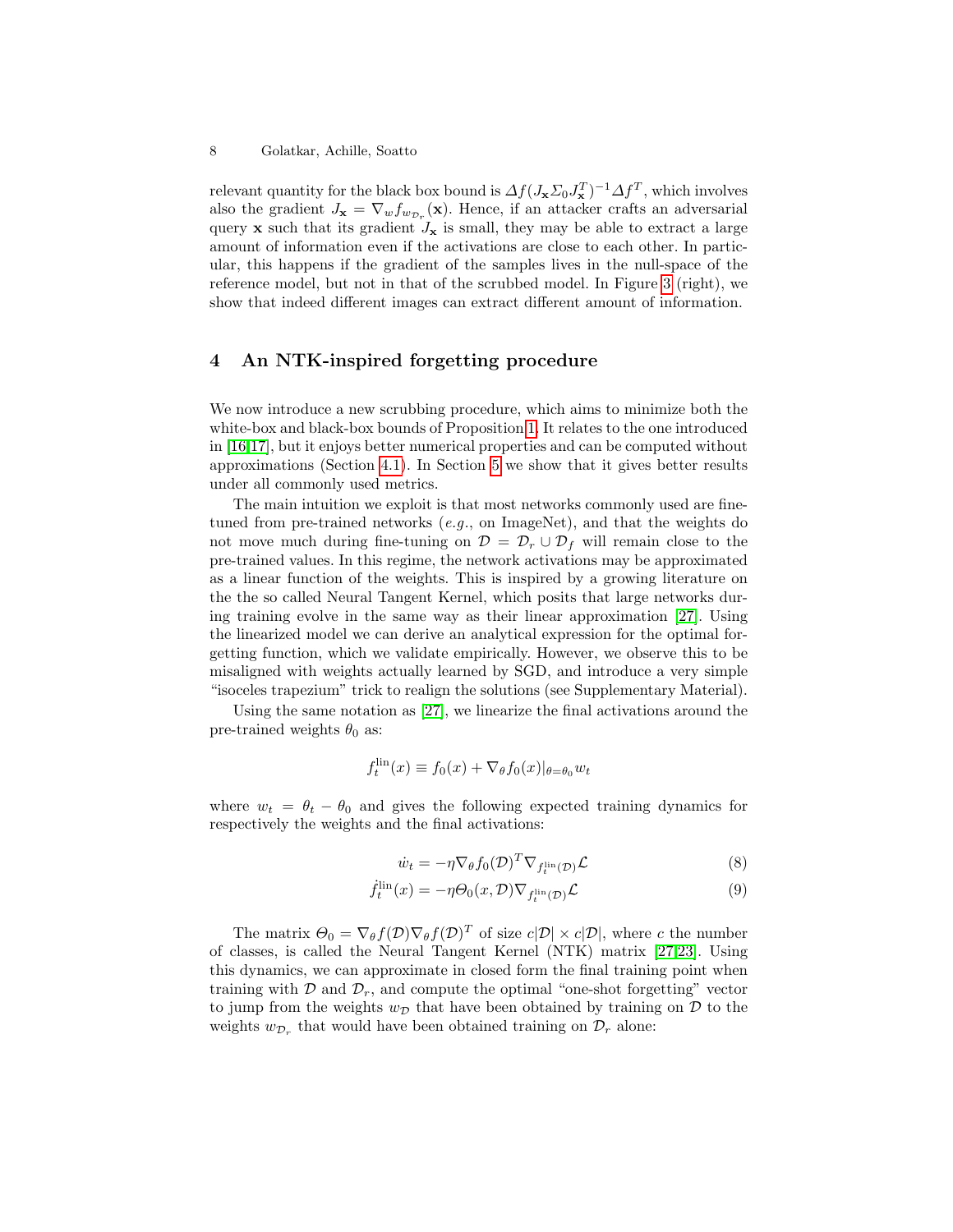**Proposition [2](#page-8-1).** Assuming an  $L_2$  regression loss,<sup>2</sup> the optimal scrubbing procedure under the NTK approximation is given by

<span id="page-8-2"></span>
$$
h_{NTK}(w) = w + P \nabla f_0(\mathcal{D}_f)^T MV
$$
\n(10)

where  $\nabla f_0(\mathcal{D}_f)^T$  is the matrix whose columns are the gradients of the sample to forget, computed at  $\theta_0$  and  $w = A(\mathcal{D}_r \cup \mathcal{D}_f)$ .  $P = I - \nabla f_0(\mathcal{D}_r)^T \Theta_{rr}^{-1} \nabla f_0(\mathcal{D}_r)$  is a projection matrix, that projects the gradients of the samples to forget  $\nabla f_0(\mathcal{D}_f)$ onto the orthogonal space to the space spanned by the gradients of all samples to retain. The terms  $M = \left[\Theta_{ff} - \Theta_{rf}^T \Theta_{rr}^{-1} \Theta_{rf}\right]^{-1}$  and  $V = \left[\left(Y_f - f_0(\mathcal{D}_f)\right) + \Theta_{ff}^T \Theta_{rf}\right]^{-1}$  $\Theta_{rf}^T\Theta_{rr}^{-1}(Y_r-f_0(\mathcal{D}_r))]$  re-weight each direction before summing them together.

Given this result, our proposed scrubbing procedure is:

$$
S_{\text{NTK}}(w) = h_{\text{NTK}}(w) + n
$$
\n(11)

where  $h_{\text{NTK}}(w)$  is as in eq. [\(10\)](#page-8-2), and we use noise  $n \sim N(0, \lambda F^{-1})$  where  $F =$  $F(w)$  is the Fisher Information Matrix computed at  $h_{\text{NTK}}(w)$  using  $\mathcal{D}_r$ . The noise model is as in [\[16\]](#page-14-0), and is designed to increase robustness to mistakes due to the linear approximation.

#### <span id="page-8-0"></span>4.1 Relation between NTK and Fisher forgetting

In [\[16\]](#page-14-0) and [\[17\]](#page-14-1), a different forgetting approach is suggested based on either the Hessian or the Fisher Matrix at the final point: assuming that the solutions  $w(\mathcal{D}_r)$  and  $w(\mathcal{D})$  of training with and without the data to forget are close and that they are both minima of their respective loss, one may compute the shift to to jump from one minimum to the other of a slightly perturbed loss landscape. The resulting "scrubbing shift"  $w \mapsto h(w)$  relates to the newton update:

$$
h(w) = w - H(\mathcal{D}_r)^{-1} \nabla_w L_{\mathcal{D}_r}(w).
$$
\n(12)

In the case of an  $L_2$  loss, and using the NTK model, the Hessian is given by  $H(w) = \nabla f_0(\mathcal{D}_r)^T \nabla f_0(\mathcal{D}_r)$  which in this case also coincides with the Fisher Matrix [\[29\]](#page-15-13). To see how this relates to the NTK matrix, consider deterimining the convergence point of the linearized NTK model, that for an  $L_2$  regression is given by  $w^* = w_0 + \nabla f_0(\mathcal{D}_r)^+ \mathcal{Y}$ , where  $\nabla f_0(\mathcal{D}_r)^+$  denotes the matrix pseudoinverse, and Y denotes the regression targets. If  $\nabla f_0(\mathcal{D}_r)$  is a tall matrix (more samples in the dataset than parameters in the network), then the pseudo-inverse is  $\nabla f_0(\mathcal{D}_r)^+ = H^{-1} \nabla f_0(\mathcal{D}_r)^T$ , recovering the scrubbing procedure considered by [\[16,](#page-14-0)[17\]](#page-14-1). However, if the matrix is wide (more parameters than samples in the network, as is often the case in Deep Learning), the Hessian is not invertible, and the pseudo-inverse is instead given by  $\nabla f_0(\mathcal{D}_r)^+ = \nabla f_0(\mathcal{D}_r)^T \Theta^{-1}$ , leading

<span id="page-8-1"></span><sup>&</sup>lt;sup>2</sup> This assumption is to keep the expression simple, in the Supplementary Material we show the corresponding expression for a softmax classification loss.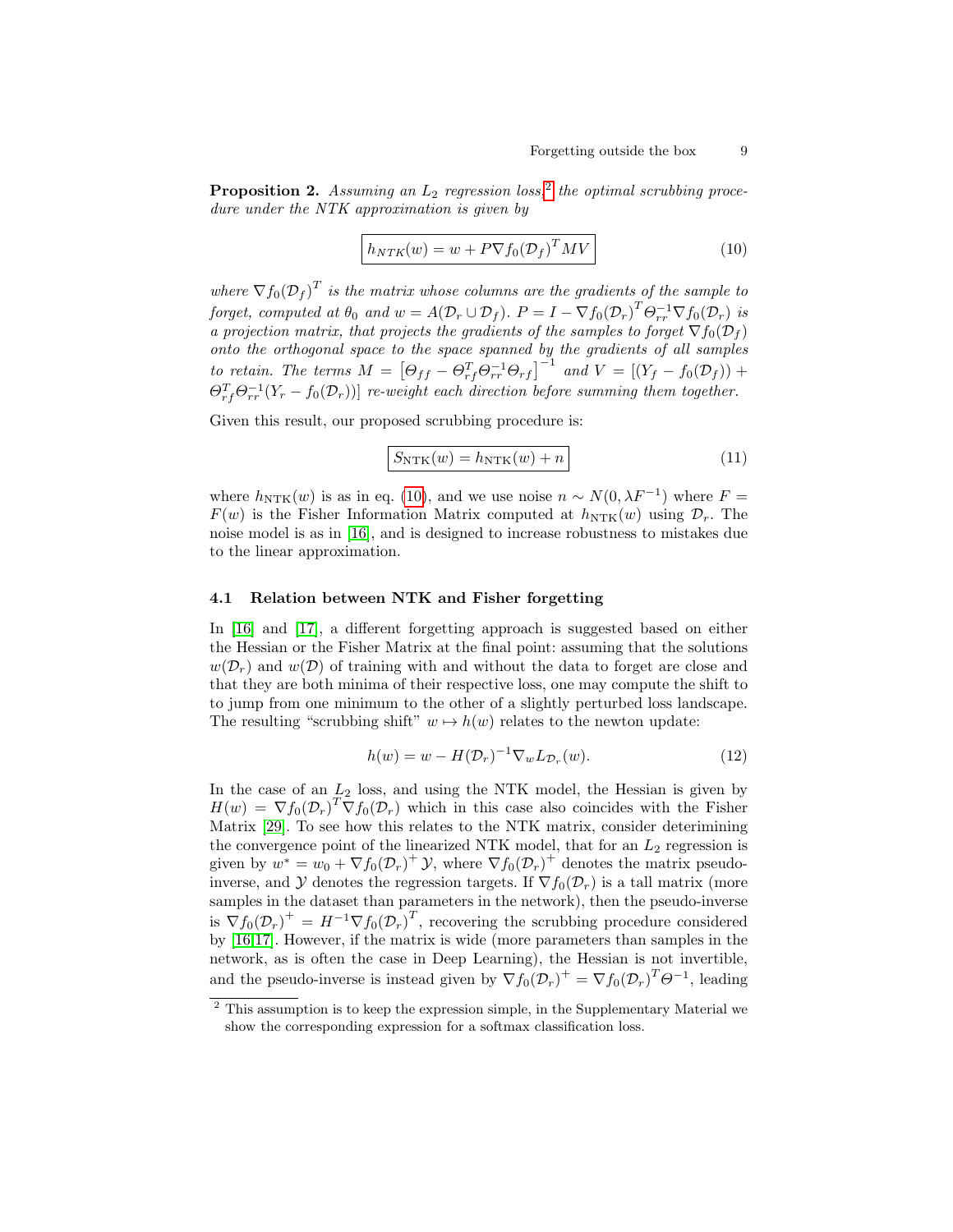to our proposed procedure. In general, when the model is over-parametrized there is a large null-space of weights that do not change the final activations or the loss. The degenerate Hessian is not informative of where the network will converge in this null-space, while the NTK matrix gives the exact point.

# <span id="page-9-0"></span>5 Experiments

### 5.1 Datasets

We report experiments on smaller versions of CIFAR-10 [\[26\]](#page-15-14) and Lacuna-10 [\[16\]](#page-14-0), a dataset derived from the VGG-Faces [\[8\]](#page-14-17) dataset. We obtain the small datasets using the following procedure: we randomly sample 500 images (100 images from each of the first 5 classes) from the training/test set of CIFAR-10 and Lacuna-10 to obtain the small-training/test respectively. We also sample 125 images from the training set (5 classes  $\times$  25 images) to get the validation set. So, in short, we have 500  $(5 \times 100)$  examples for training and testing repectively, and 125  $(5 \times 25)$  examples for validation. On both the datasets we choose to forget 25 random samples (5% of the dataset). Without loss of generality we choose to forget samples from class 0.

### 5.2 Models and Training

We use All-CNN [\[36\]](#page-15-15) (to which we add batch-normalization before non-linearity) and ResNet-18 [\[20\]](#page-15-16) as the deep neural networks for our experiments. We pretrain the models on CIFAR-100/Lacuna-100 and then fine-tune them (all the weights) on CIFAR-10/Lacuna-10. We pre-train using SGD for 30 epochs with a learning rate of 0.1, momentum 0.9 and weight decay 0.0005. Pre-training helps in improving the stability of SGD while fine-tuning. For fine-tuning we use a learning rate of 0.01 and weight decay 0.1. While applying weight decay we bias the weights with respect to the initialization. During training we always use a batch-size of 128 and fine-tune the models till zero training error. Also, during fine-tuning we do not update the running mean and variance of the batchnormalization parameters to simplify the training dynamics. We perform each experiment 3 times and report the mean and standard deviation.

#### 5.3 Baselines

We consider three baselines for comparison: (i) **Fine-tune**, we fine-tune  $w(\mathcal{D})$  on  $\mathcal{D}_r$  (similar to catastrophic forgetting) and (ii) **Fisher forgetting** [\[16\]](#page-14-0), we scrubs the weights by adding Gaussian noise using the inverse of the Fisher Information Matrix as covariance matrix, (iii) **Original** corresponds to the original model trained on the complete dataset  $(w(\mathcal{D}))$  without any forgetting. We compare those, and our proposal, with optimal reference the model  $w(\mathcal{D}_r)$  trained from scratch on the retain set, that is, without using  $\mathcal{D}_f$  in the first place. Values read from this reference model corresponds to the green region in Figure [2](#page-10-1) and represent the gold standard for forgetting: In those plots, an optimal algorithm should lie inside the green area.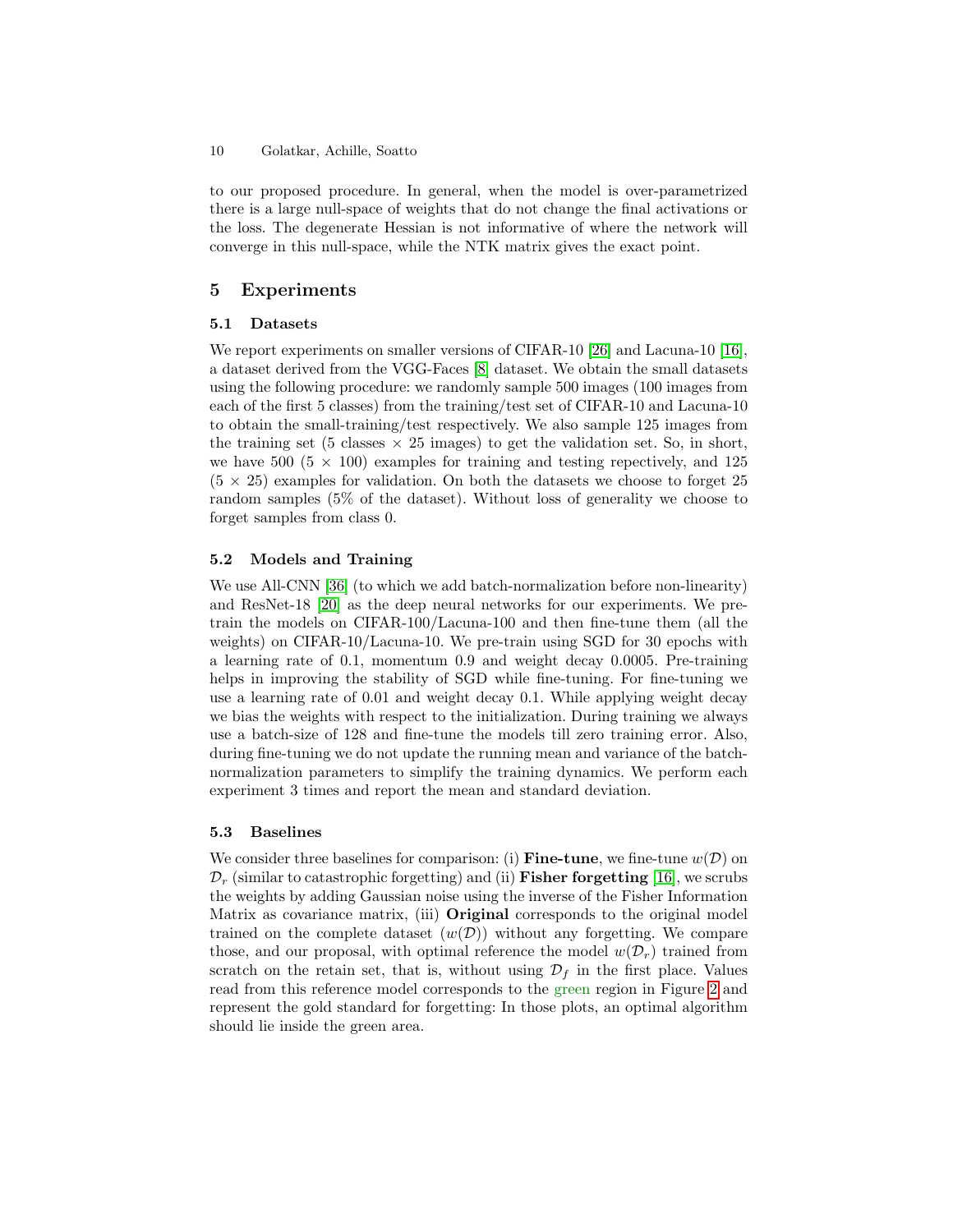<span id="page-10-1"></span>

Fig. 2: Comparison of different models baselines (original, finetune) and forgetting methods (Fisher [\[16\]](#page-14-0) and our NTK proposed method), using several readout functions  $((Top)$  CIFAR and  $(Bottom)$  Lacuna). We benchmark them against a model that has never seen the data (the gold reference for forgetting): values (mean and standard deviation) measured from this models corresponds to the green region. Optimal scrubbing procedure should lie in the green region, or they will leak information about  $\mathcal{D}_f$ . We compute three read-out functions: (a) Error on forget set  $\mathcal{D}_f$ , (b) Error on retain set  $\mathcal{D}_r$ , (c) Error on test set  $\mathcal{D}_{\text{test}}$ . (d) Black-box membership inference attack: We construct a simple yet effective membership attack using the entropy of the output probabilities. We measures how often the attack model (using the activations of the scrubbed network) classify a sample belonging  $\mathcal{D}_f$  as a training sample rather than being fooled by the scrubbing. (e) Re-learn time for different scrubbing methods: How fast a scrubbed model learns the forgotten cohort when fine-tuned on the complete dataset. We measure the re-learn time as the first epoch when the loss on  $\mathcal{D}_f$ goes below a certain threshold.

#### <span id="page-10-0"></span>5.4 Readout Functions

We use multiple readout functions similar to [\[16\]](#page-14-0): (i) **Error on residual** (should be small), (ii) Error on cohort to forget (should be similar to the model retrained from scratch on  $\mathcal{D}_r$ ), (iii) **Error on test set** (should be small), (iv) **Re**learn time, measures how quickly a scrubbed model learns the cohort to forget, when fine-tuned on the complete data. Re-learn time (measured in epochs) is the first epoch when the loss during fine-tuning (the scrubbed model) falls below a certain threshold (loss of the original model (model trained on  $\mathcal{D}$ ) on  $\mathcal{D}_f$ ). (v) Blackbox membership inference attack: We construct a simple yet effective blackbox membership inference attack using the entropy of the output probabilities of the scrubbed model. Similar to the method in [\[34\]](#page-15-6), we formulate the attack as a binary classification problem (class 1 - belongs to training set and class 0 - belongs to test set). For training the attack model (Support Vector Classifier with Radial Basis Function Kernel) we use the retain set  $(\mathcal{D}_r)$  as class 1 and the test set as class 0. We test the success of the attack on the cohort to forget  $(\mathcal{D}_f)$ . Ideally, the attack accuracy for an optimally scrubbed model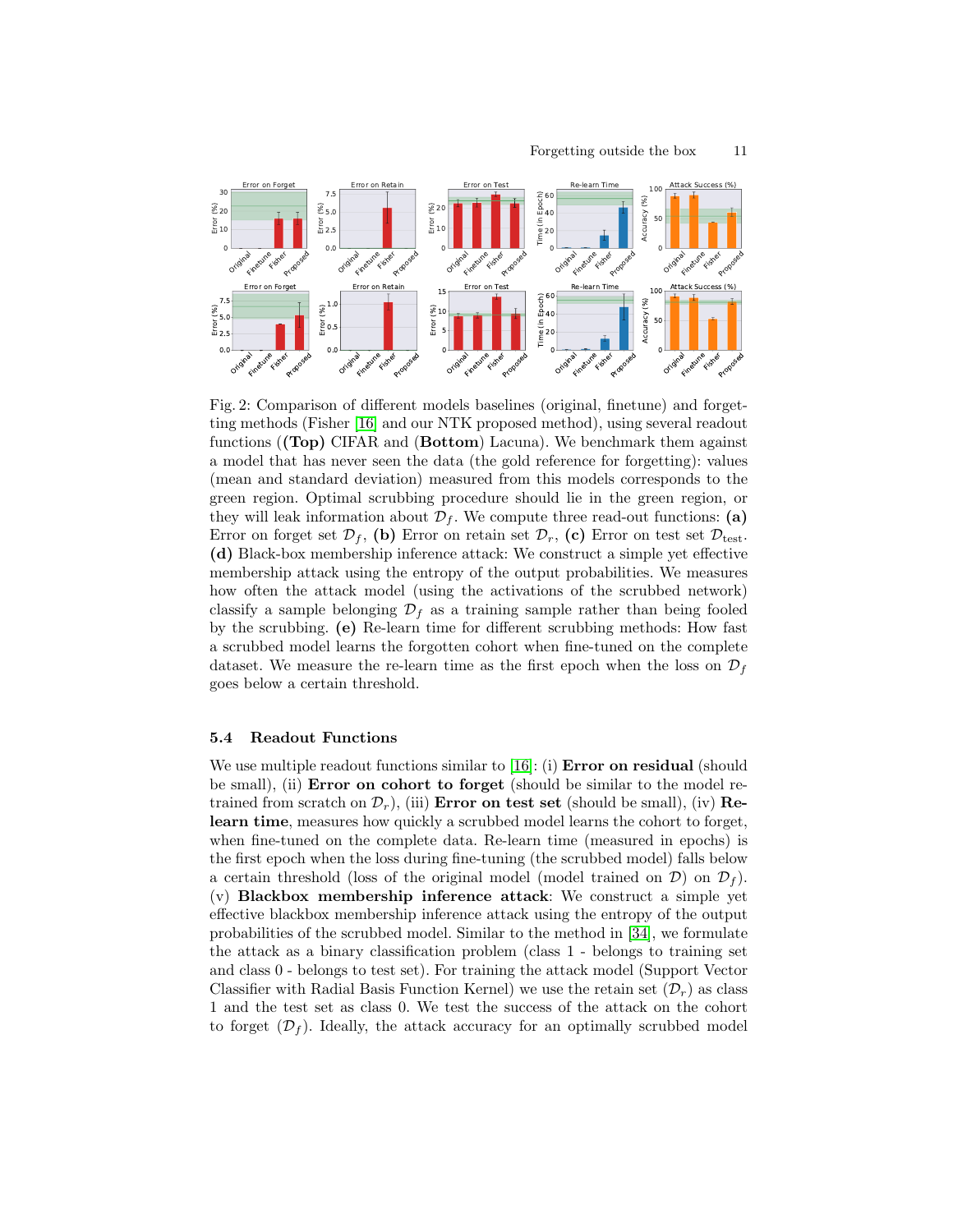<span id="page-11-0"></span>

Fig. 3: Error-forgetting trade-off Using the proposed scrubbing procedure, by changing the variance of the noise, we can reduce the remaining information in the weights (white-box bound, left) and activations (black-box bound, center). However, it comes at the cost of increasing the test error. Notice that the bound on activation is much sharper than the bound on error at the same accuracy. (Right) Different samples leak different information. An attacker querying samples from  $\mathcal{D}_f$  can gain much more information than querying unrelated images. This suggest that adversarial samples may be created to leak even more information.

should be the same as a model re-trained from scratch on  $\mathcal{D}_f$ , having a higher value implies incorrect (or no) scrubbing, while a lower value may result in Streisand Effect, (vi) Remaining information in the weights [\[16\]](#page-14-0) and (vii) Remaining information in the activations: We compute an upper bound on the information the activations contain about the cohort to forget  $(\mathcal{D}_f)$  (after scrubbing) when queried with images from different subsets of the data  $(\mathcal{D}_r, \mathcal{D}_r)$ .

#### 5.5 Results

Error readouts: In Figure [2](#page-10-1) (a-c), we compare error based readout functions for different forgetting methods. Our proposed method outperforms Fisher forgetting which incurs high error on the retain  $(\mathcal{D}_r)$  and test  $(\mathcal{D}_{Test})$  set to attain the same level of forgetting. This is due the large distance between  $w(\mathcal{D})$  and  $w(\mathcal{D}_r)$  in weight space, which forces it to add too much noise to erase information about  $\mathcal{D}_f$ , and ends up also erasing information about the retain set  $\mathcal{D}_r$  (high error on  $\mathcal{D}_r$  in Figure [2\)](#page-10-1). Instead, our proposed method first moves  $w(\mathcal{D})$  in the direction of  $w(\mathcal{D}_r)$ , thus minimizing the amount of noise to be added (Figure [1\)](#page-1-0). Fine-tuning the model on  $\mathcal{D}_r$  (catastrophic forgetting) does not actually remove information from the weights and performs poorly on all the readout functions.

Relearn time: In Figure [2](#page-10-1) (d), we compare the re-learn time for different methods. Re-learn time can be considered as a proxy for the information remaining in the weights about the cohort to forget  $(\mathcal{D}_f)$  after scrubbing. We observe that the proposed method outperforms all the baselines which is in accordance with the previous observations (in Figure [2\(](#page-10-1)a-c)).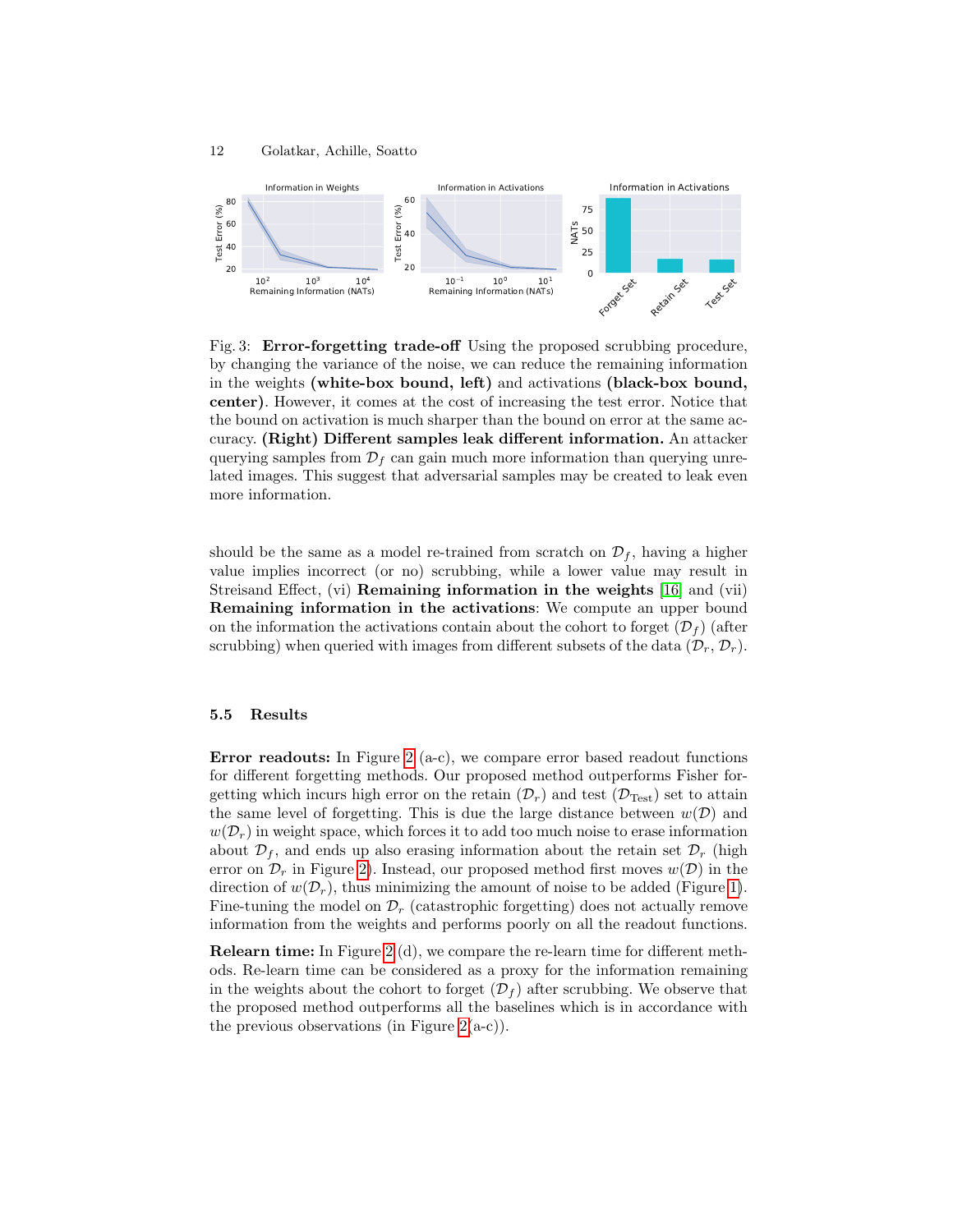<span id="page-12-0"></span>

Fig. 4: Scrubbing brings activations closer to the target. We plot the  $L_1$ norm of the difference between the final activations (post-softmax) of the target model trained only on  $\mathcal{D}_r$ , and models sampled along the line joining the original model  $w(D)$  ( $\alpha = 0$ ) and the proposed scrubbed model ( $\alpha = 1$ ). The distance between the activations decreases as we move along the scrubbing direction. The  $L_1$  distance is already low on the retain set  $(\mathcal{D}_r)$  (red) as it corresponds to the data common to  $w(\mathcal{D})$  and  $w(\mathcal{D}_r)$ . However, the two models differ on the forget set  $(\mathcal{D}_f)$  (blue) and we observe that the  $L_1$  distance decreases as move along the proposed scrubbing direction.

Membership attacks: In Figure [2](#page-10-1) (e), we compare the robustness of different scrubbed models against blackbox membership inference attacks (attack aims to identify if the scrubbed model was ever trained on  $\mathcal{D}_f$ ). This can be considered as a proxy for the remaining information (about  $\mathcal{D}_f$ ) in the activations. We observe that attack accuracy for the proposed method lies in the optimal region (green), while Fine-tune does not forget  $(\mathcal{D}_f)$ , Fisher forgetting may result in Streisand effect which is undesireable.

Closeness of activations: In Figure [4,](#page-12-0) we show that the proposed scrubbing method brings the activations of the scrubbed model closer to retrain model (model retrained from scratch on  $\mathcal{D}_r$ ). We measure the closeness by computing:  $\mathbb{E}_{x \sim \mathcal{D}_f/\mathcal{D}_r} [\|f_{\text{scrubbed}}(x) - f_{\text{retrain}}(x)\|_1]$  along the scrubbing direction, where  $f_{\text{scrubbed}}(x)$ ,  $f_{\text{retrain}}(x)$  are the activations (post soft-max) of the proposed scrubbed and retrain model respectively. The distance between the activations on the cohort to forget  $(\mathcal{D}_f)$  decreases as we move along the scrubbing direction and achieves a minimum value at the scrubbed model, while it almost remains constant on the retain set. Thus, the activations of the scrubbed model shows desirable behaviour on both  $\mathcal{D}_r$  and  $\mathcal{D}_f$ .

Error-forgetting trade-off In Figure [3,](#page-11-0) we plot the trade-off between the test error and the remaining information in the weights and activations respectively by changing the scale of the variance of Fisher noise. We can reduce the remaining information but this comes at the cost of increasing the test error. We observe that the black-box bound on the information accessible with one query is much tighter than the white box bound at the same accuracy (compare left and center plot x-axes). Finally, in (right), we show that query samples belonging to the cohort to be forgotten  $(\mathcal{D}_f)$  leaks more information about the  $\mathcal{D}_f$  rather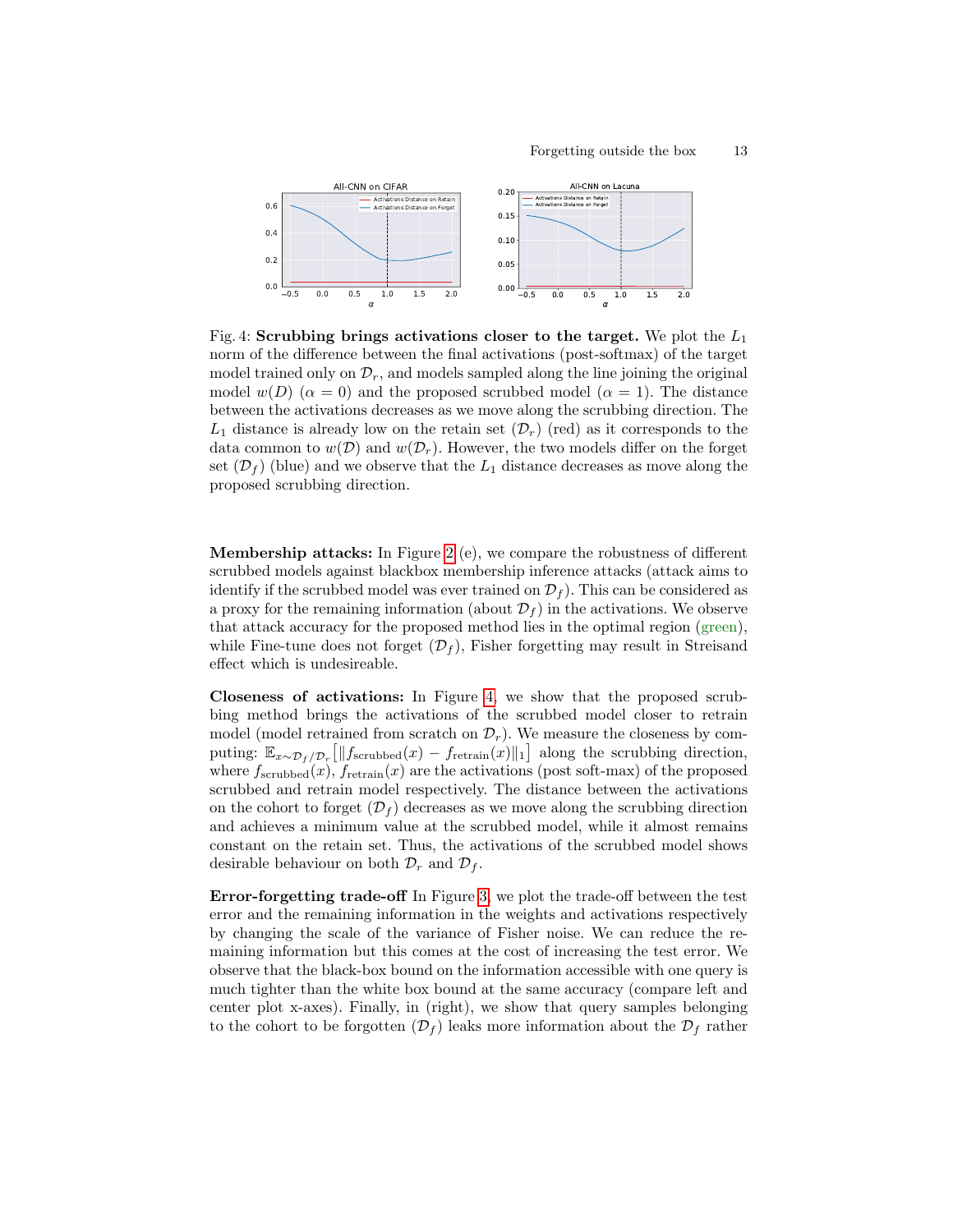#### 14 Golatkar, Achille, Soatto

than the retain/test set, proving that indeed carefully selected samples are more informative to an attacker than random samples.

# 6 Discussion

Recent work [\[3](#page-14-15)[,16](#page-14-0)[,17\]](#page-14-1) has started providing insights on both the amount of information that can be extracted from the weights about a particular cohort of the data used for training, as well as give constructive algorithms to "selectively forget." Note that forgetting alone could be trivially obtained by replacing the model with a random vector generator, obviously to the detriment of performance, or by retraining the model from scratch, to the detriment of (training time) complexity. In some cases, the data to be retained may no longer be available, so the latter may not even be an option.

We introduce a scrubbing procedure based on the NTK linearization which is designed to minimize both a white-box bound (which assumes the attacker has the weights), and a newly introduced black-box bound. The latter is a bound on the information that can be obtained about a cohort using only the observed input-output behavior of the network. This is relevant when the attacker performs a bounded number of queries. If the attacker is allowed infinitely many observations, the matter of whether the black-box and white-box attack are equivalent remains open: Can an attacker always craft sufficiently exciting inputs so that the exact values of all the weights can be inferred? An answer would be akin to a generalized "Kalman Decomposition" for deep networks. This alone is an interesting open problem, as it has been pointed out recently that good "clone models" can be created by copying the response of a black-box model on a relatively small set of exciting inputs, at least in the restricted cases where every model is fine-tuned from a common pre-trained models [\[25\]](#page-15-17).

While our bounds are tighter that others proposed in the literature, our model has limitations. Chiefly, computational complexity. The main source of computational complexity is computing and storing the matrix  $P$  in eq. [\(10\)](#page-8-2), which naively would require  $O(c^2|\mathcal{D}_r|^2)$  memory and  $O(|w| \cdot c^2|\mathcal{D}_r|^2)$  time. For this reason, we conduct experiments on a relatively small scale, sufficient to validate the theoretical results, but our method is not yet scalable to production level. However, we notice that  $P$  is the projection matrix on the orthogonal of the subspace spanned by the training samples, and there is a long history [\[7\]](#page-14-18) of numerical methods to incrementally compute such operator incrementally and without storing it fully in memory. We leave these promising option to scale the method as subject of future investigation.

# Acknowledgement

We would like to thank the anonymous reviewers for their feedback and suggestions. This work is supported by ARO W911NF-17-1-0304 and ONR N00014- 19-1-2229.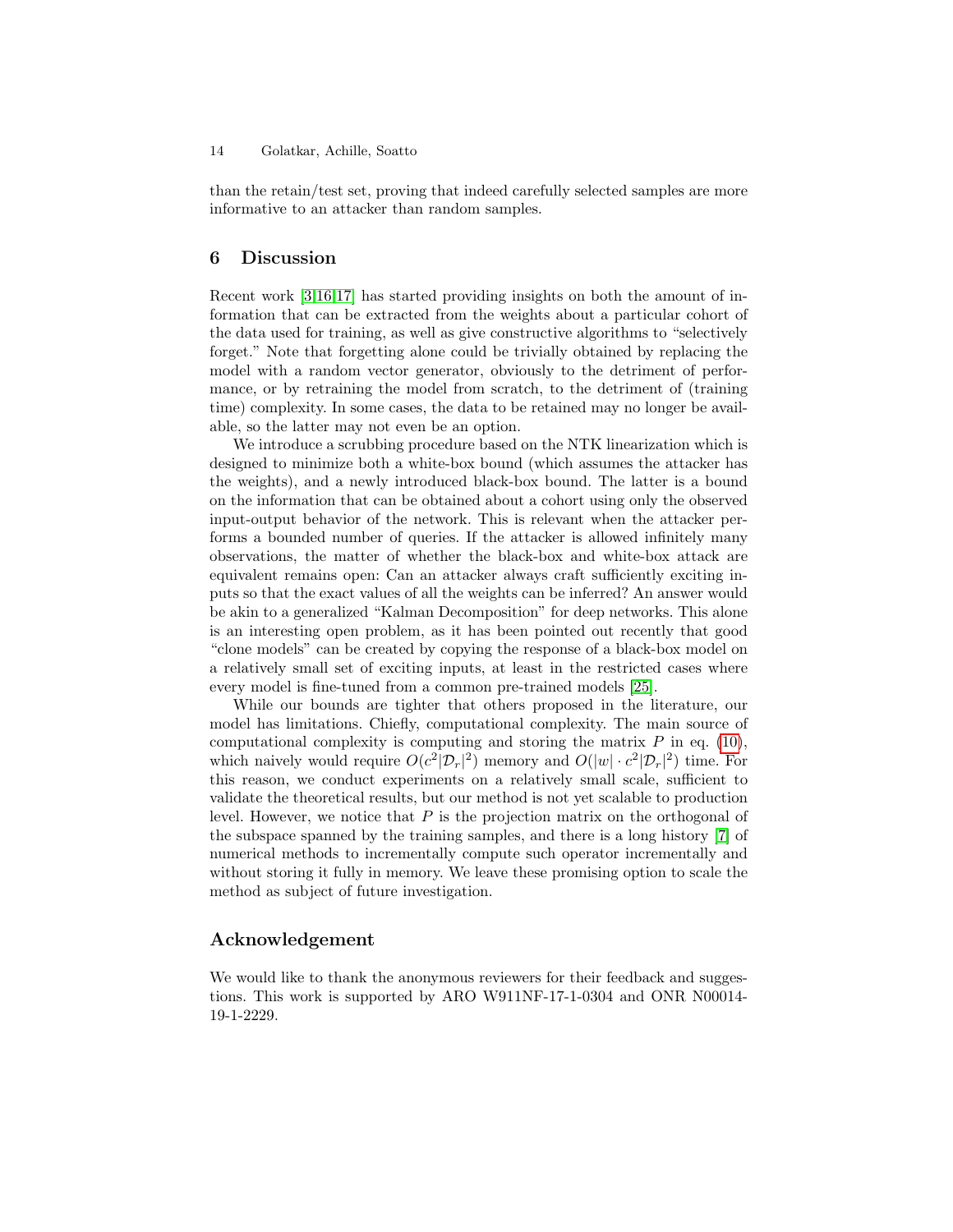# References

- <span id="page-14-3"></span>1. Abadi, M., Chu, A., Goodfellow, I., McMahan, H.B., Mironov, I., Talwar, K., Zhang, L.: Deep learning with differential privacy. In: Proceedings of the 2016 ACM SIGSAC Conference on Computer and Communications Security. pp. 308– 318. ACM (2016)
- <span id="page-14-16"></span>2. Achille, A., Soatto, S.: Emergence of invariance and disentanglement in deep representations. The Journal of Machine Learning Research 19(1), 1947–1980 (2018)
- <span id="page-14-15"></span>3. Achille, A., Soatto, S.: Where is the Information in a Deep Neural Network? arXiv e-prints arXiv:1905.12213 (May 2019)
- <span id="page-14-13"></span>4. Arora, S., Du, S.S., Hu, W., Li, Z., Salakhutdinov, R.R., Wang, R.: On exact computation with an infinitely wide neural net. In: Advances in Neural Information Processing Systems. pp. 8139–8148 (2019)
- <span id="page-14-8"></span>5. Baumhauer, T., Schöttle, P., Zeppelzauer, M.: Machine unlearning: Linear filtration for logit-based classifiers. arXiv preprint arXiv:2002.02730 (2020)
- <span id="page-14-7"></span>6. Bourtoule, L., Chandrasekaran, V., Choquette-Choo, C., Jia, H., Travers, A., Zhang, B., Lie, D., Papernot, N.: Machine unlearning. arXiv preprint arXiv:1912.03817 (2019)
- <span id="page-14-18"></span>7. Bunch, J.R., Nielsen, C.P., Sorensen, D.C.: Rank-one modification of the symmetric eigenproblem. Numerische Mathematik 31(1), 31–48 (1978)
- <span id="page-14-17"></span>8. Cao, Q., Shen, L., Xie, W., Parkhi, O.M., Zisserman, A.: Vggface2: A dataset for recognising faces across pose and age. In: International Conference on Automatic Face and Gesture Recognition (2018)
- <span id="page-14-5"></span>9. Cao, Y., Yang, J.: Towards making systems forget with machine unlearning. In: 2015 IEEE Symposium on Security and Privacy. pp. 463–480. IEEE (2015)
- <span id="page-14-4"></span>10. Chaudhuri, K., Monteleoni, C., Sarwate, A.D.: Differentially private empirical risk minimization. Journal of Machine Learning Research 12(Mar), 1069–1109 (2011)
- <span id="page-14-14"></span>11. Cover, T.M., Thomas, J.A.: Elements of information theory. John Wiley & Sons (2012)
- <span id="page-14-2"></span>12. Dwork, C., Roth, A., et al.: The algorithmic foundations of differential privacy. Foundations and Trends $(\widehat{\mathbb{R}})$  in Theoretical Computer Science 9(3-4), 211-407 (2014)
- <span id="page-14-12"></span>13. Fredrikson, M., Jha, S., Ristenpart, T.: Model inversion attacks that exploit confidence information and basic countermeasures. In: Proceedings of the 22nd ACM SIGSAC Conference on Computer and Communications Security. pp. 1322–1333. ACM (2015)
- <span id="page-14-6"></span>14. Ginart, A., Guan, M., Valiant, G., Zou, J.Y.: Making ai forget you: Data deletion in machine learning. In: Advances in Neural Information Processing Systems. pp. 3513–3526 (2019)
- <span id="page-14-9"></span>15. Giordano, R., Stephenson, W., Liu, R., Jordan, M., Broderick, T.: A swiss army infinitesimal jackknife. In: The 22nd International Conference on Artificial Intelligence and Statistics. pp. 1139–1147 (2019)
- <span id="page-14-0"></span>16. Golatkar, A., Achille, A., Soatto, S.: Eternal sunshine of the spotless net: Selective forgetting in deep networks (2019)
- <span id="page-14-1"></span>17. Guo, C., Goldstein, T., Hannun, A., van der Maaten, L.: Certified data removal from machine learning models. arXiv preprint arXiv:1911.03030 (2019)
- <span id="page-14-10"></span>18. Hardt, M., Recht, B., Singer, Y.: Train faster, generalize better: Stability of stochastic gradient descent. arXiv preprint arXiv:1509.01240 (2015)
- <span id="page-14-11"></span>19. Hayes, J., Melis, L., Danezis, G., De Cristofaro, E.: Logan: Membership inference attacks against generative models. Proceedings on Privacy Enhancing Technologies 2019(1), 133–152 (2019)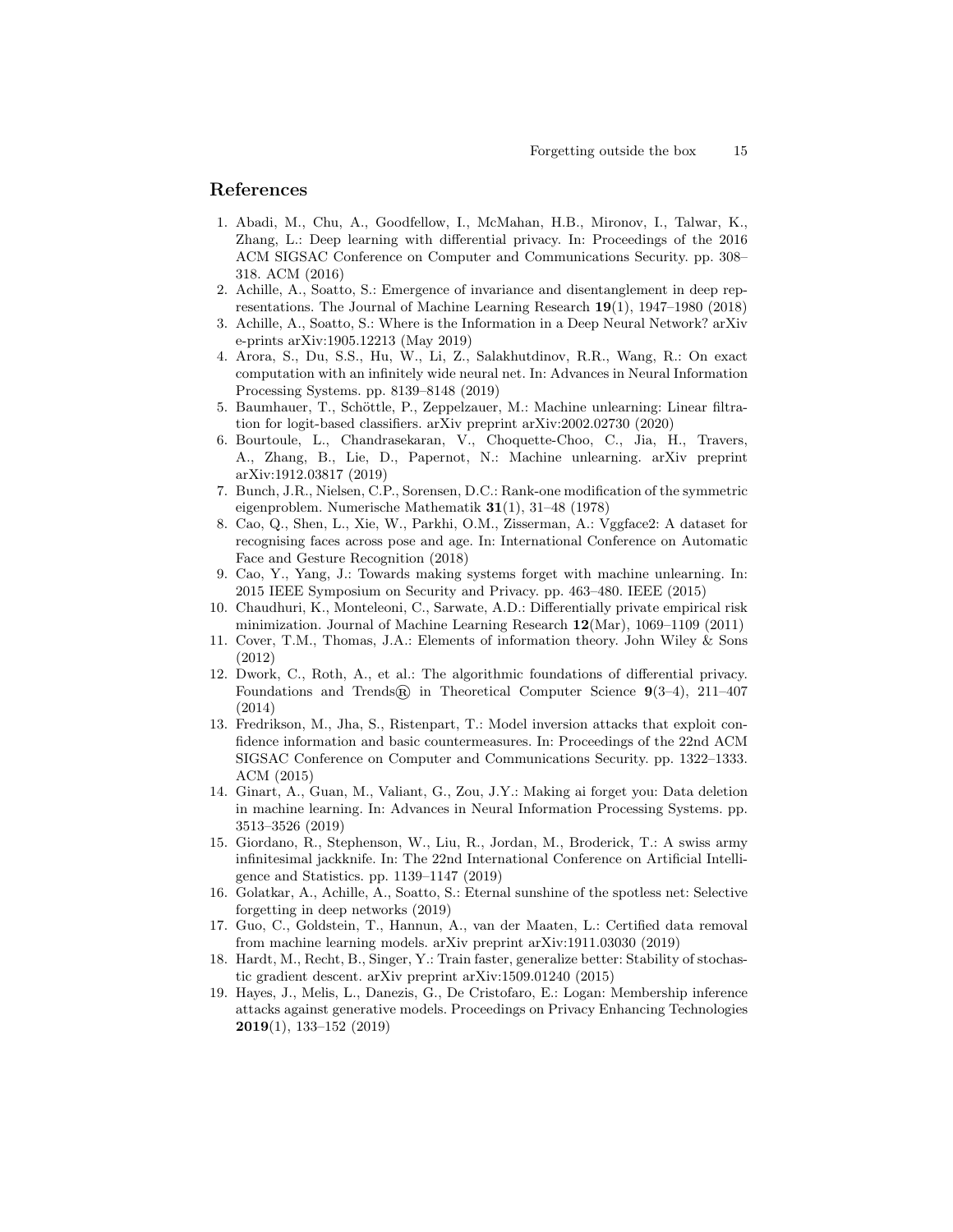- 16 Golatkar, Achille, Soatto
- <span id="page-15-16"></span>20. He, K., Zhang, X., Ren, S., Sun, J.: Deep residual learning for image recognition. In: Proceedings of the IEEE conference on computer vision and pattern recognition. pp. 770–778 (2016)
- <span id="page-15-4"></span>21. Hitaj, B., Ateniese, G., Perez-Cruz, F.: Deep models under the gan: information leakage from collaborative deep learning. In: Proceedings of the 2017 ACM SIGSAC Conference on Computer and Communications Security. pp. 603–618. ACM (2017)
- <span id="page-15-1"></span>22. Izzo, Z., Smart, M.A., Chaudhuri, K., Zou, J.: Approximate data deletion from machine learning models: Algorithms and evaluations. arXiv preprint arXiv:2002.10077 (2020)
- <span id="page-15-9"></span>23. Jacot, A., Gabriel, F., Hongler, C.: Neural tangent kernel: Convergence and generalization in neural networks. In: Advances in neural information processing systems. pp. 8571–8580 (2018)
- <span id="page-15-2"></span>24. Koh, P.W., Liang, P.: Understanding black-box predictions via influence functions. arXiv preprint arXiv:1703.04730 (2017)
- <span id="page-15-17"></span>25. Krishna, K., Tomar, G.S., Parikh, A.P., Papernot, N., Iyyer, M.: Thieves on sesame street! model extraction of bert-based apis (2019)
- <span id="page-15-14"></span>26. Krizhevsky, A., et al.: Learning multiple layers of features from tiny images. Tech. rep., Citeseer (2009)
- <span id="page-15-10"></span>27. Lee, J., Xiao, L., Schoenholz, S., Bahri, Y., Novak, R., Sohl-Dickstein, J., Pennington, J.: Wide neural networks of any depth evolve as linear models under gradient descent. In: Advances in neural information processing systems. pp. 8570–8581 (2019)
- <span id="page-15-11"></span>28. Li, Z., Wang, R., Yu, D., Du, S.S., Hu, W., Salakhutdinov, R., Arora, S.: Enhanced convolutional neural tangent kernels. arXiv preprint arXiv:1911.00809 (2019)
- <span id="page-15-13"></span>29. Martens, J.: New insights and perspectives on the natural gradient method. arXiv preprint arXiv:1412.1193 (2014)
- <span id="page-15-0"></span>30. Mirzasoleiman, B., Karbasi, A., Krause, A.: Deletion-robust submodular maximization: Data summarization with "the right to be forgotten". In: International Conference on Machine Learning. pp. 2449–2458 (2017)
- <span id="page-15-5"></span>31. Pyrgelis, A., Troncoso, C., De Cristofaro, E.: Knock knock, who's there? membership inference on aggregate location data. arXiv preprint arXiv:1708.06145 (2017)
- <span id="page-15-8"></span>32. Sablayrolles, A., Douze, M., Ollivier, Y., Schmid, C., Jégou, H.: White-box vs black-box: Bayes optimal strategies for membership inference. arXiv preprint arXiv:1908.11229 (2019)
- <span id="page-15-12"></span>33. Schwartz-Ziv, R., Alemi, A.A.: Information in infinite ensembles of infinitely-wide neural networks. arXiv preprint arXiv:1911.09189 (2019)
- <span id="page-15-6"></span>34. Shokri, R., Shmatikov, V.: Privacy-preserving deep learning. In: Proceedings of the 22nd ACM SIGSAC conference on computer and communications security. pp. 1310–1321. ACM (2015)
- <span id="page-15-7"></span>35. Song, C., Ristenpart, T., Shmatikov, V.: Machine learning models that remember too much. In: Proceedings of the 2017 ACM SIGSAC Conference on Computer and Communications Security. pp. 587–601. ACM (2017)
- <span id="page-15-15"></span>36. Springenberg, J.T., Dosovitskiy, A., Brox, T., Riedmiller, M.: Striving for simplicity: The all convolutional net. arXiv preprint arXiv:1412.6806 (2014)
- <span id="page-15-3"></span>37. Truex, S., Liu, L., Gursoy, M.E., Yu, L., Wei, W.: Demystifying membership inference attacks in machine learning as a service. IEEE Transactions on Services Computing (2019)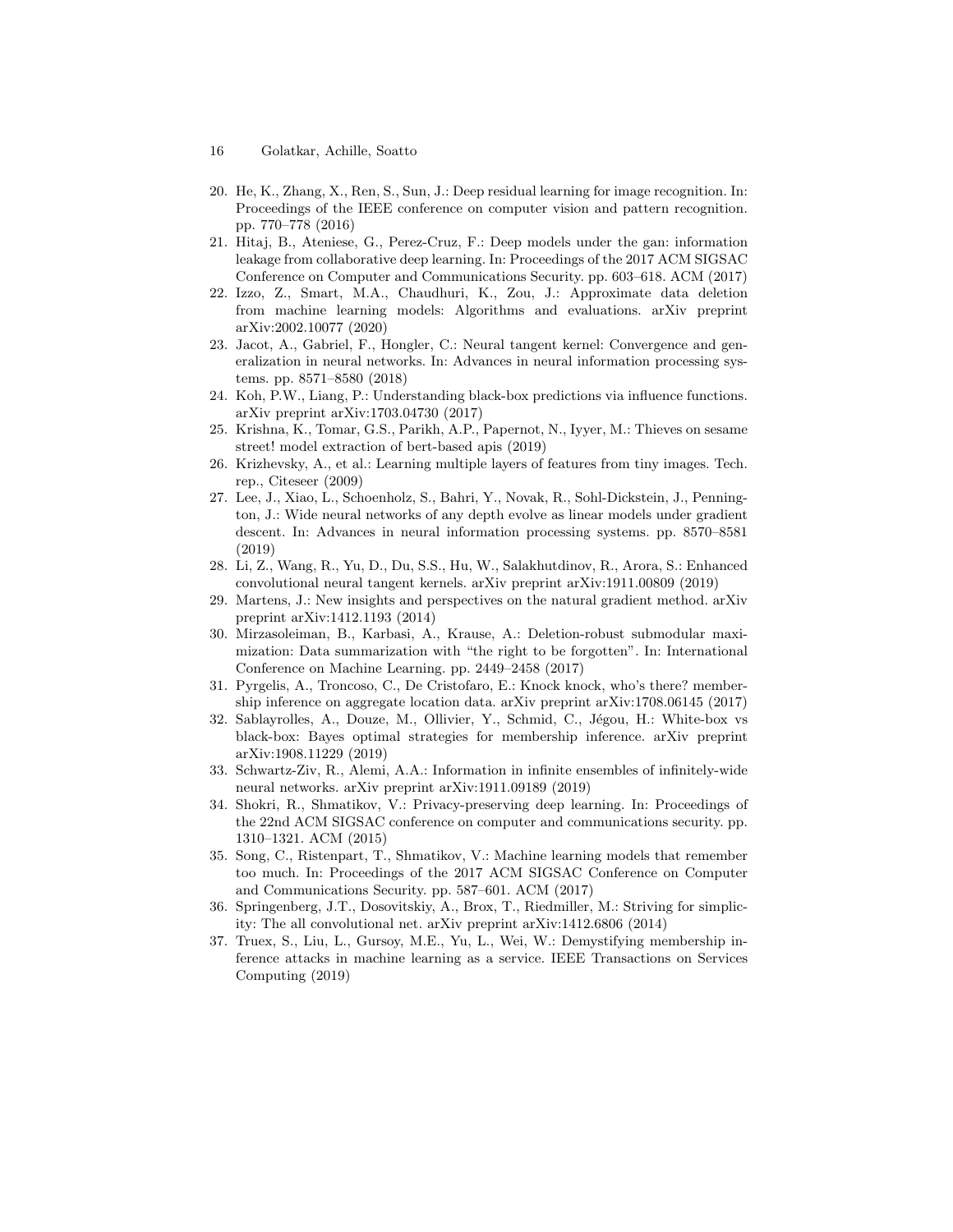# Forgetting Outside the Box Supplementary Material

Aditya Golatkar, Alessandro Achille, and Stefano Soatto

In the Supplementary Material we:

- Appendix [A:](#page-16-0) Provide implementation details for our scrubbing procedure;
- Appendix [B:](#page-17-0) Show further experiments on more datasets (CIFAR-10, Lacuna, TinyImagenet) and models (AllCNN, ResNet).
- Appendix [C:](#page-18-0) Provide proofs for all propositions and equations in the paper;

# <span id="page-16-0"></span>A Experimental Details

We train our models with SGD (learning rate  $\eta = 0.01$  and momentum  $m = 0.9$ ) using weight decay ( $\lambda = 0.1$ ). All models are trained to convergence (we stop the training 5 epochs after the model achieves zero training error).

Pre-training and weight-decay. In all cases, we use pre-trained models (we pre-train the models on CIFAR-100/Lacuna-100/TinyImageNet (first 150 classes) respectively), and denote by  $w_0$  the pre-trained weight configuration. One important point is that we change the weight decay regularization term from the standard  $||w||_2^2$  (which pulls the weights toward zero) to  $||w - w_0||_2^2$  (which pulls the weights toward the initialization). This serves two purposes, (i) It ensures that the weights remain close to the initialization (in our case, a pre-trained network). This further helps the weight during training to remain in the neighborhood of the initialization where the the linear approximation (NTK) is good; (ii) With this change, the training dynamics of the weights/activations of a linearized network only depend on the relative change in the weights from its initial value (see [\[27,](#page-15-10) Section 2.2 ] for more details).

NTK matrix, weight decay and cross-entropy. For clarity, in Section 4 and Proposition 2 we only considered a unregularized MSE regression problem. To apply the theory to the more practical case of a classification cross-entropy loss with weight-decay regularization, we need the following changes.

First, using weight decay the NTK matrix becomes  $\Theta = \nabla f_0(\mathcal{D}) \nabla f_0(\mathcal{D})^T +$  $\lambda I$ , where  $\lambda$  is the weight decay coefficient. Second, when using the crossentropy loss, the gradients  $\nabla_{f_i^{\text{lin}}(\mathcal{D})} L$  of the loss function can be approximated as  $\nabla_{f_w(x)}^{\bullet} L \approx \nabla_{f_{w_0(x)}}^{\bullet} L + H_{f_{w_0}(x)}^{\bullet} (f_w(x) - f_{w_0}(x)),$  where  $H_{f_{w_0}(x)}$  is the Hessian of the loss with respect to the output activations. With these two together, we obtain  $\Theta = H_{f_{w_0}(x)} \nabla f_0(\mathcal{D}) \nabla f_0(\mathcal{D})^T + \lambda I$  as the NTK matrix to use in our setting.

We did however notice that replacing  $H_{f_{w_0}(x)}$  with the identity matrix I works better in practice. This may be due to  $H_{f_{w_0}(x)}$  estimating the wrong curvature when the softmax saturates. Also we found that  $-$  while in principle identical as long as the network remains in the linear regime — linearizing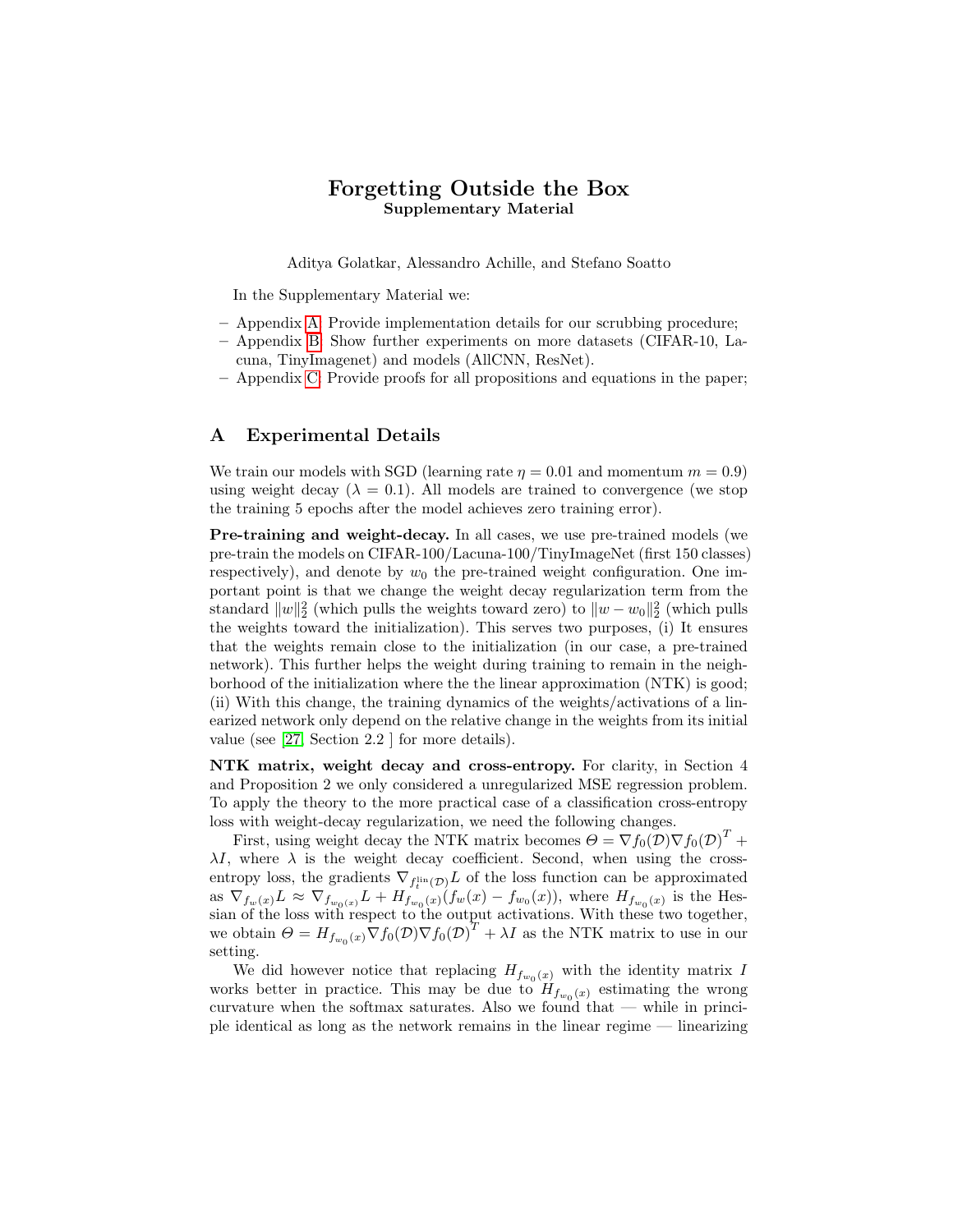<span id="page-17-1"></span>

Fig. 5: Isosceles Trapezium Trick:  $||w(\mathcal{D}_r) - w(\mathcal{D})|| = ||w_{lin}(\mathcal{D}_r) - w_{lin}(\mathcal{D})|| +$  $2 \sin \alpha ||w_{lin}(\mathcal{D}) - w(\mathcal{D})||$ . This allows us to match outputs of the linear dynamic model with the real output, without having to match the effective learning rate of the two, and while being more robust to wrong estimation of the curvature by the linearized model.

around  $w(\mathcal{D})$  provides a better estimate of the scrubbing direction compared to linearizing around  $w_0$ .

Trapezium trick. We observe that the linearized dynamics of in eq. (8) and eq. (9) correctly approximate the training direction but they usually undershoot and give a smaller norm solution than SGD. This may be due to difficulty in matching the learning rate of continuous gradient descent and discrete SGD. To overstep these issues in a robust way, we use the following simple "trapezium trick" (Figure [5\)](#page-17-1) to renormalize the scrubbing vector obtained with the linear dynamics: Instead of trying to predicting the unknown  $w(\mathcal{D}_r)$  directly using the scrubbing vector suggested by eq.  $(10)$ , we compute the two final points of the linearized dynamics  $w_{lin}(\mathcal{D})$  and  $w_{lin}(\mathcal{D}_r)$ , and approximate  $w(\mathcal{D}_r)$  by constructing the isosceles trapezium in Figure [5.](#page-17-1) Effectively, this rescales the ideal linearized forgetting direction  $w_{\text{lin}}(\mathcal{D}_r) - w_{\text{lin}}(\mathcal{D})$  to correct for the undershooting.

# <span id="page-17-0"></span>B Additional Experiments

In Figure [6](#page-18-1) we use a PCA projection to show the geometry of the loss landscape after convergence and the training paths obtained by training the weights on the full dataset  $\mathcal D$  or only on  $\mathcal D_r$ . We observe that the loss landscape around the pretraining point is smooth and almost convex. Moreover, the two training paths remain close to each other. This supports our choice of using a simple linearized approximation to compute the shift that jumps from one path to the other.

In Figure [7](#page-19-0) and Figure [8](#page-20-0) we show additional experiments on several architectures (ResNet-18, All-CNN) and datasets (Lacuna, CIFAR-10, TinyImageNet). In all cases we observe a similar qualitative behavior to the one discussed in the paper.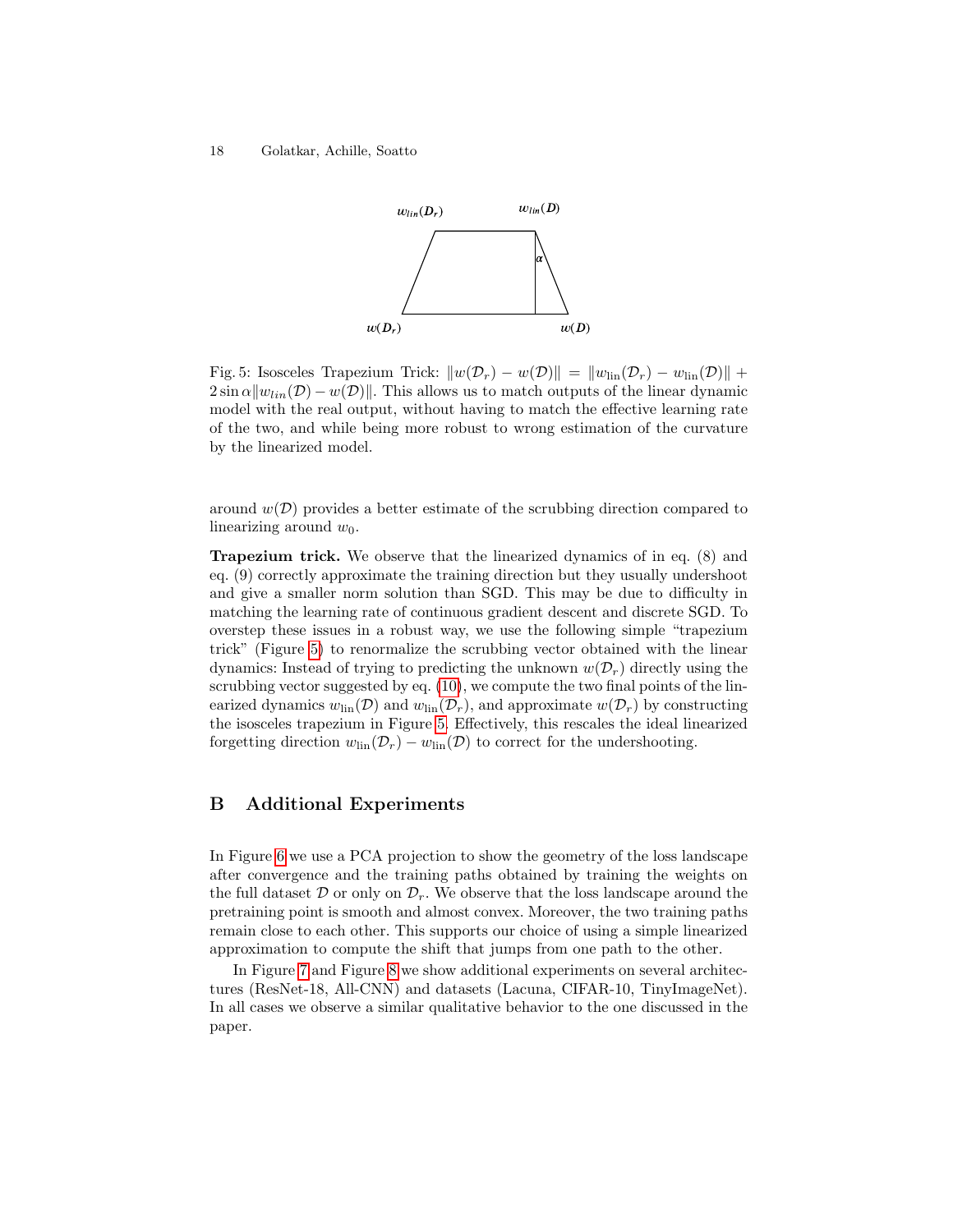<span id="page-18-1"></span>

Fig. 6: (Right) The loss landscape and training dynamics after pretraining are smooth and regular. This justifies our linearization approach to study the dynamics. The black and yellow lines are the training paths on  $D$ and  $\mathcal{D}_r$  respectively. Notice that they remain close. (Upper left) Loss along the line joining the model at initialization ( $\alpha = 0$ ) and the model after training on  $\mathcal{D}(\alpha = 1)$  (the black path). (Lower left) Loss along the line joining the end point of the two paths ( $\alpha = 0$  and 1 respectively), which is the ideal scrubbing direction.

# <span id="page-18-0"></span>C Proofs

Markov chain in Section [3.1.](#page-4-0) We consider the retain set  $\mathcal{D}_r$  (not shown) as an observed random variable, while the cohort to forget  $\mathcal{D}_f$  is an hidden variable sampled randomly from the data distribution. The directed edge  $\mathcal{D}_f \to w$  in the Markov chain derives from the fact that we first sample  $\mathcal{D}_f$ , to obtain the full complete training set  $\mathcal{D} = \mathcal{D}_r \sqcup \mathcal{D}_f$ , and then train the network on  $\mathcal D$  to obtain the weights w.

**Proof of Lemma 1.** We have the following upper-bound for  $I(\mathcal{D}_f; f_{S(w)}(\mathbf{x}))$ :

$$
I(\mathcal{D}_{f}; f_{S(w)}(\mathbf{x})) = I(\mathcal{D}_{f}; f_{S(w)}(\mathbf{x}))
$$
  
\n
$$
= \mathbb{E}_{\mathcal{D}_{f}} [\text{KL}(p(f_{S(w)}(\mathbf{x})|\mathcal{D}_{f} \cup \mathcal{D}_{r}) || p(f_{S(w)}(\mathbf{x})|\mathcal{D}_{r}))]
$$
  
\n
$$
= \mathbb{E}_{\mathcal{D}_{f}} \mathbb{E}_{p(f_{S(w)}(\mathbf{x})|\mathcal{D}_{f} \cup \mathcal{D}_{r})} [\log \frac{p(f_{S(w)}(\mathbf{x})|\mathcal{D}_{f} \cup \mathcal{D}_{r})}{p(f_{S(w)}(\mathbf{x})|\mathcal{D}_{r})}]
$$
  
\n
$$
= \mathbb{E}_{\mathcal{D}_{f}} \mathbb{E}_{p(f_{S(w)}(\mathbf{x})|\mathcal{D}_{f} \cup \mathcal{D}_{r})} [\log \frac{p(f_{S(w)}(\mathbf{x})|\mathcal{D}_{f} \cup \mathcal{D}_{r})}{p(f_{S(w)}(\mathbf{x})|\mathcal{D}_{r})} + \log \frac{p(f_{S(w)}(\mathbf{x})|\mathcal{D}_{r})}{p(f_{S_{0}(w)}(\mathbf{x})|\mathcal{D}_{r})}]
$$
  
\n
$$
= \mathbb{E}_{\mathcal{D}_{f}} [\text{KL}(p(f_{S(w)}(\mathbf{x})|\mathcal{D}_{f} \cup \mathcal{D}_{r}) || p(f_{S_{0}(w)}(\mathbf{x})|\mathcal{D}_{r}))]
$$
  
\n
$$
- \text{KL}(p(f_{S(w)}(\mathbf{x})|\mathcal{D}_{r}) || p(f_{S_{0}(w)}(\mathbf{x})|\mathcal{D}_{r}))]
$$
  
\n
$$
\leq \mathbb{E}_{\mathcal{D}_{f}} [\text{KL}(p(f_{S(w)}(\mathbf{x})|\mathcal{D}_{f} \cup \mathcal{D}_{r}) || p(f_{S_{0}(w)}(\mathbf{x})|\mathcal{D}_{r}))]
$$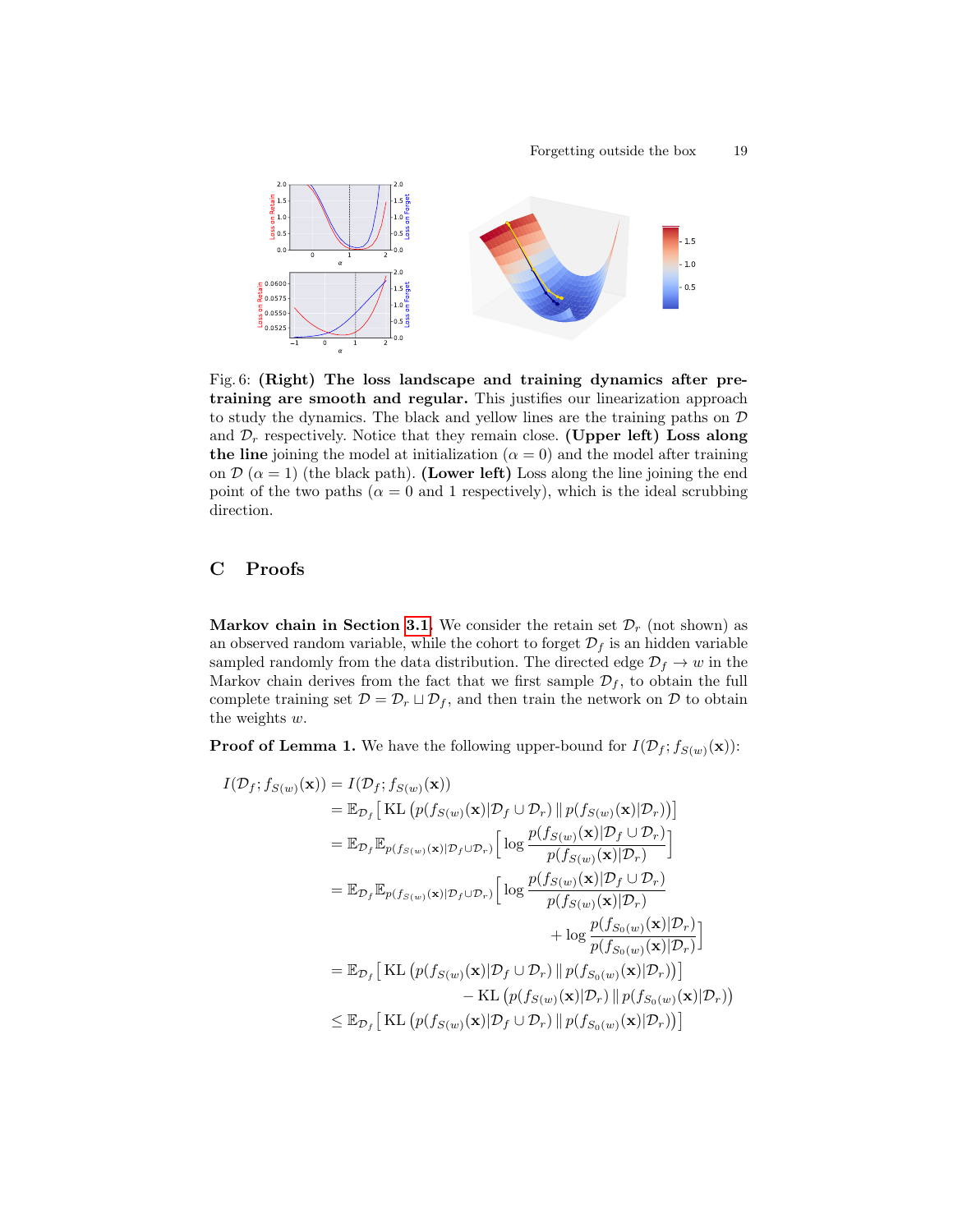<span id="page-19-0"></span>

Fig. 7: Same experiment as Figure [2](#page-10-1) for different architectures and datasets. (Row 1): ResNet-18 on CIFAR, (Row 2): ResNet-18 on Lacuna, (Row 3): All-CNN on TinyImageNet and (Row 4): ResNet-18 on TinyImageNet. In all the experiments we observe that for different readout functions the proposed method lies in the green (target) region.

where the last inequality follows from the fact that KL-divergence is always non-negative.

Proof of Lemma 2. We have the inequalities:

$$
I(\mathcal{D}_f; f_{S(w)}(\mathbf{x})) \leq \mathbb{E}_{\mathcal{D}_f} \big[ \text{KL} \big( p(f_{S(w_{\mathcal{D}})}(\mathbf{x})) \, \| \, p(f_{S_0(w_{\mathcal{D}_r})}(\mathbf{x})) \big) \big]
$$
  

$$
\leq \mathbb{E}_{\mathcal{D}_f, \epsilon} \bigg[ \text{KL} \big( p(f_{S(w_{\mathcal{D}})}(\mathbf{x})) \, \| \, p(f_{S_0(w_{\mathcal{D}_r})}(\mathbf{x})) \big) \bigg]
$$

where the first inequality comes from Lemma 1, and the second inequality is from [\[16,](#page-14-0) Proposition 2].

Proof of eq. (5). The activations of a scrubbed network (using the Gaussian scrubbing procedure in eq. [\(4\)](#page-6-3)) for a given sample **x** are given by  $f_{h(w)+n}(\mathbf{x})$ , where  $n \sim N(0, \Sigma)$ . By linearizing the activations (using NTK formalism) around  $h(w)$ , we obtain the distribution of the scrubbed activations:

$$
f_{h(w)+n}(\mathbf{x}) \sim N(f_{h(w)}(\mathbf{x}), \nabla_w f_{h(w)}(\mathbf{x}) \Sigma \nabla_w f_{h(w)}(\mathbf{x})^T)
$$

 $\overline{a}$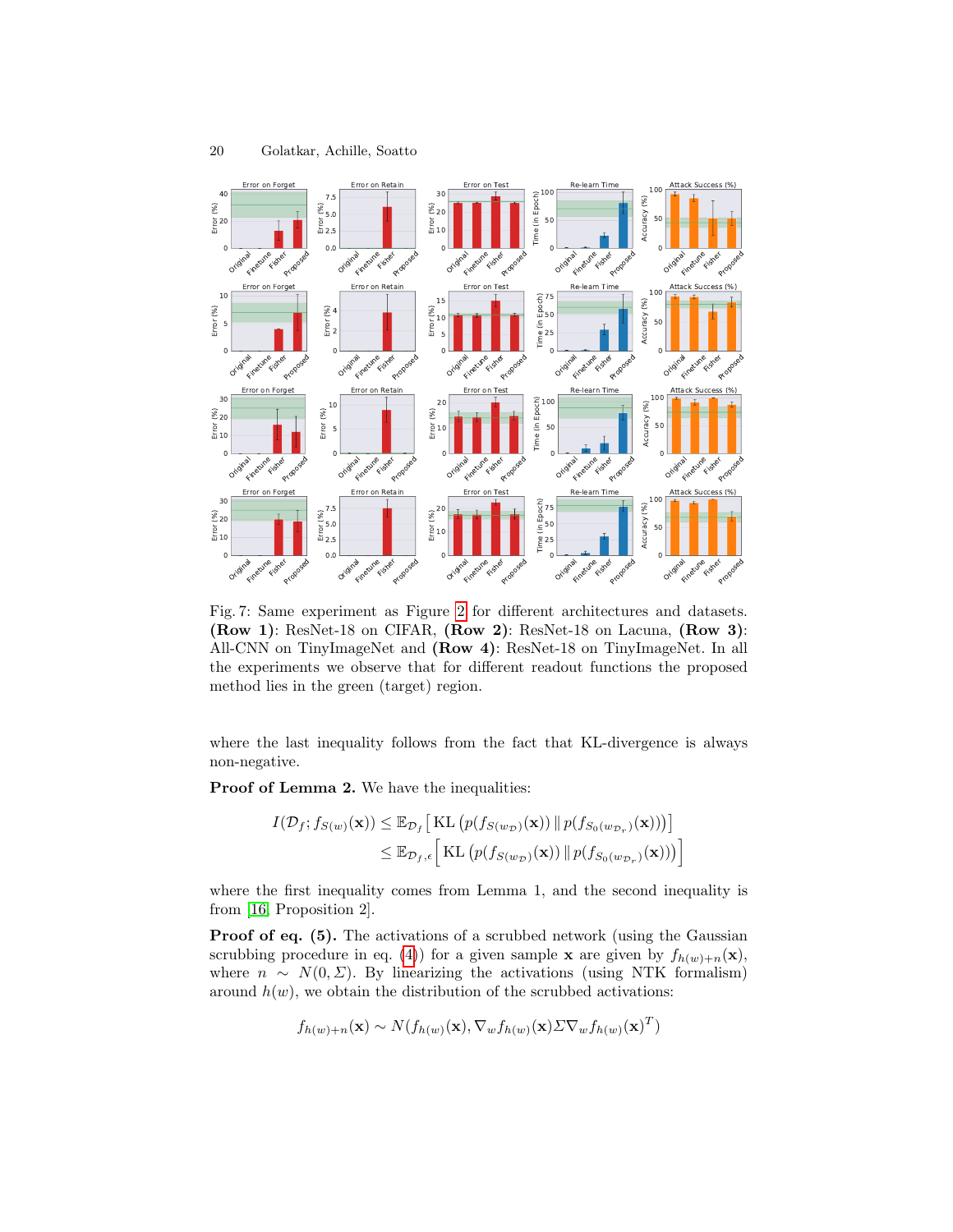<span id="page-20-0"></span>

Fig. 8: Same experiment as Figure [3](#page-11-0) for different architectures and datasets. (Row-1): ResNet-18 on CIFAR, (Row-2): ResNet-18 on Lacuna, (Row-3): All-CNN on TinyImageNet, (Row-4): ResNet-18 on TinyImageNet. We observe consistent behaviour across different architectures and datasets.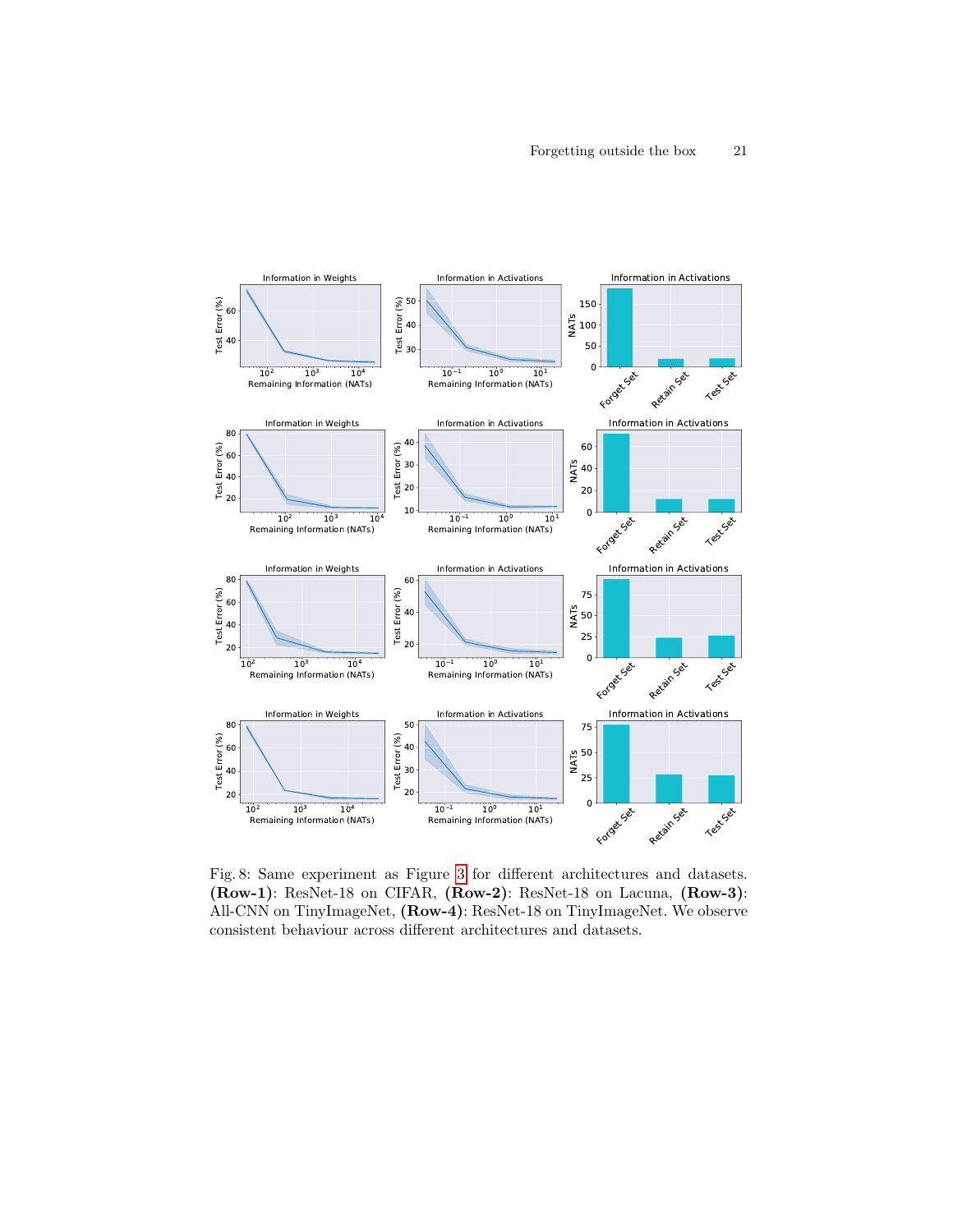#### 22 Golatkar, Achille, Soatto

For the original model we compute this at  $w = w_{\mathcal{D}}$  and take h to be the the NTK scrubbing shift in eq. [\(10\)](#page-8-2). The baseline model does not use any shift, so  $h(w) = w$ , and is computed at  $w = w_{\mathcal{D}_r}$ .

Proof of Proposition 1, eq. [\(6\)](#page-6-1). As in [\[16,](#page-14-0) Example 2].

Proof of Proposition 1, eq. [\(7\)](#page-6-2). Using Equation [\(5\)](#page-6-4) we write the distribution of the activations of a scrubbed network:

$$
f_{S(w_{\mathcal{D}})}(\mathbf{x}) \sim N(f_{h(w_{\mathcal{D}})}(\mathbf{x}), J\Sigma J^T)
$$

where  $J = \nabla_w f_{h(w_D)}(\mathbf{x})$ . We can similarly write the activations for baseline as:

$$
f_{S_0(w_{\mathcal{D}_r})}(\mathbf{x}) \sim N(f_{w_{\mathcal{D}_r}}(\mathbf{x}), J'\Sigma_0 J'^T)
$$

where  $J' = \nabla_w f_{w_{\mathcal{D}_r}}(\mathbf{x})$  Using the two distributions, we rewrite the bound in Lemma 2 as:

$$
I(\mathcal{D}_f; f_{S(w)}(\mathbf{x})) \leq \mathbb{E}_{\mathcal{D}_f, \epsilon} \left[ \mathrm{KL} \left( N(f_{h(w_{\mathcal{D}})}(\mathbf{x}), J\Sigma J^T) \, \| \, N(f_{w_{\mathcal{D}_r}}(\mathbf{x}), J'\Sigma_0 J'^T) \right) \right]
$$
  
=  $\mathbb{E}_{\mathcal{D}_f, \epsilon} \left[ \Delta f^T \Sigma_{\mathbf{x}}'^{-1} \Delta f + \mathrm{tr}(\Sigma_{\mathbf{x}} {\Sigma_{\mathbf{x}}'}^{-1}) - \log |\Sigma_{\mathbf{x}} {\Sigma_{\mathbf{x}}'}^{-1}| - n \right]$ 

where  $\Delta f = f_{h(w_{\mathcal{D}})}(\mathbf{x}) - f_{w_{\mathcal{D}_r}}(\mathbf{x}), \ \Sigma_{\mathbf{x}} = J\Sigma J^T, \ \Sigma_{\mathbf{x}}' = J'\Sigma_0 J'^T$ , and we used the closed form expression for the KL divergence of two normal distributions.

**Proof of Proposition 2.** Let  $\mathcal{D} = \mathcal{D}_r \cup \mathcal{D}_f$  be the complete training set. To keep the notation simpler, we assume that the loss is an mean-square-error regression loss (we discuss classification using cross-entropy in Appendix B).

Let  $w_0$  be the weights obtained after pre-training on  $\mathcal{D}_{pre-train}$ . Taking inspi-ration from the NTK analysis [\[23](#page-15-9)[,27\]](#page-15-10) we approximate the activations  $f_w(x)$  for a test datum x after fine-tuning on  $\mathcal D$  using the liner approximation  $f_w^{\text{lin}}(x) =$  $f_{w_0}(x) + \nabla_w f_{w_0}(x) (w - w_0)$ . To keep the notation uncluttered, we write  $f_0(x)$ instead of  $f_{w_0}(x)$ .

The training dynamics under the linear approximation (assuming continuous gradient descent) are then given by eq. (8) and (9), and will converge at the final solution (see [\[27\]](#page-15-10) for more details):

$$
w_{\text{lin}}(\mathcal{D}) = \nabla f_0(\mathcal{D})^T \Theta^{-1} (f_0(\mathcal{D}) - Y) + w_0.
$$

Here  $\nabla f_0(\mathcal{D}) \in \mathbb{R}^{Nc \times p}$  is the gradient of the output with respect to the parameters (at initialization) for all the samples in  $D$  stacked along the rows to form a matrix (p is the number of parameters in the model,  $N = |\mathcal{D}|$  and c is the number of classes),  $\Theta = \nabla f_0(\mathcal{D}) \nabla f_0(\mathcal{D})^T$  ( $\in \mathbb{R}^{N_c \times N_c}$ ) is the NTK matrix. Similarly,  $Y$  is the matrix formed by stacking all ground-truth labels one below the other and  $f_0(\mathcal{D}) \in \mathbb{R}^{(N_c \times 1)}$  are the stacked outputs of the DNN at initialization on  $\mathcal{D}$ .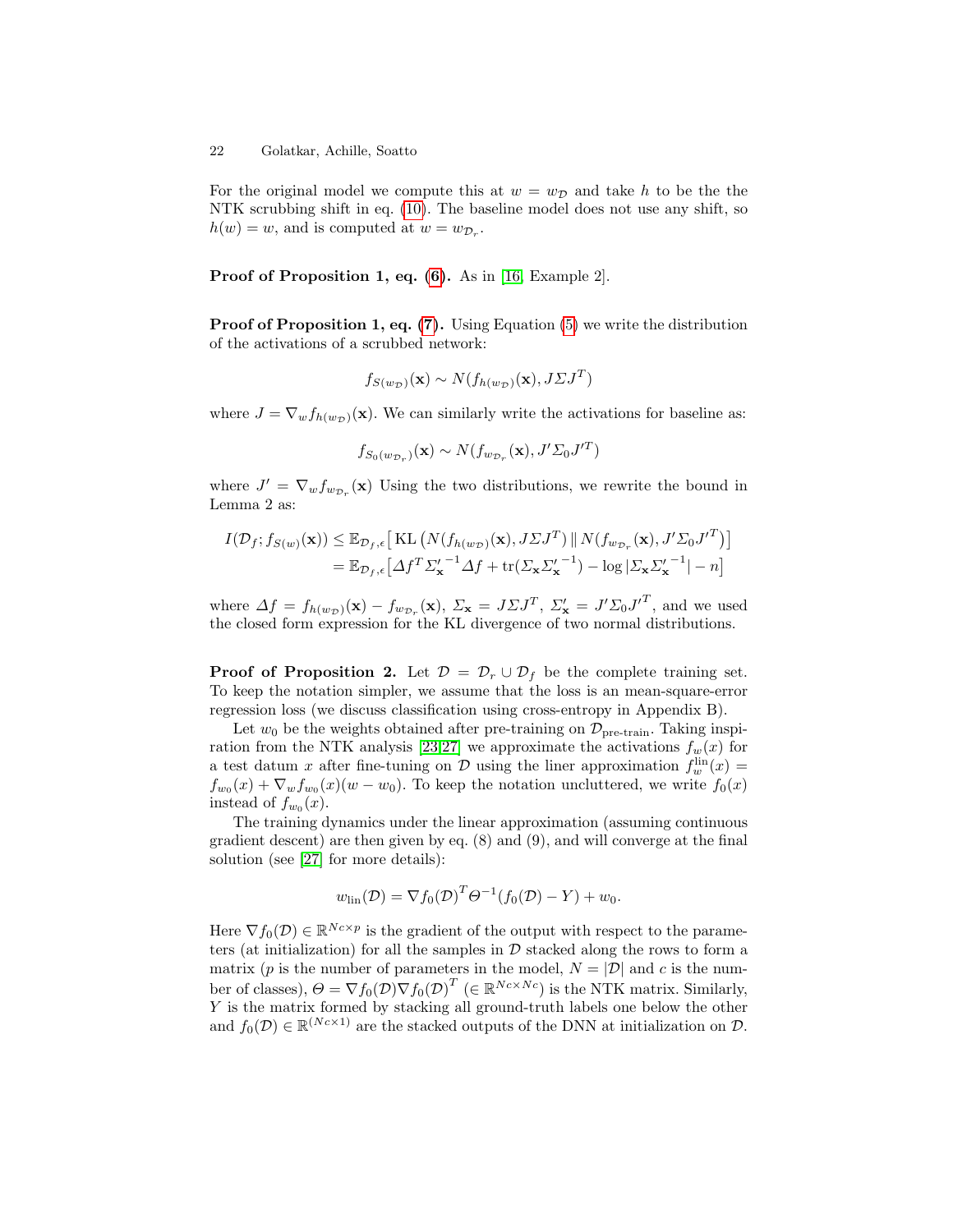Similarly the baseline solution (training only on the data to retain) is:

$$
w_{\text{lin}}(\mathcal{D}_r) = \nabla f_0(\mathcal{D}_r)^T \Theta_{rr}^{-1} (f_0(\mathcal{D}_r) - Y_r) + w_0,
$$

where  $\Theta_{rr} = \nabla f_0(\mathcal{D}_r)^T \nabla f_0(\mathcal{D}_r)$ . The optimal scrubbing vector (at least for the linearized model) would then be  $\delta w := w_{\text{lin}}(\mathcal{D}_r) - w_{\text{lin}}(\mathcal{D})$ : adding  $\delta w$  to the weights obtained by training on  $D$  makes us forget the extra examples  $(\mathcal{D}_f)$ , so that we obtain weights equivalent to training on  $\mathcal{D}_r$  alone. We now derive the simplified expression in eq. [\(10\)](#page-8-2) for the optimal scrubbing vector  $\delta w$ . We start by rewriting  $w_{lin}(\mathcal{D})$  using block matrixes:

$$
w_{\text{lin}}(\mathcal{D}) = \nabla f_0(\mathcal{D})^T \Theta^{-1} (f_0(\mathcal{D}) - Y) + w_0
$$
  
= 
$$
\left[ \nabla f_0(\mathcal{D}_r)^T \nabla f_0(\mathcal{D}_f)^T \right] \begin{bmatrix} \Theta_{rr} & \Theta_{rf} \\ \Theta_{rf}^T & \Theta_{ff} \end{bmatrix}^{-1} \begin{bmatrix} f_0(\mathcal{D}_r) - Y_r \\ f_0(\mathcal{D}_f) - Y_f \end{bmatrix} + w_0
$$

We can expand the inverse of the NTK matrix using the following equations:

$$
\begin{bmatrix} \Theta_{rr} & \Theta_{rf} \\ \Theta_{rf}^T & \Theta_{ff} \end{bmatrix}^{-1} = \begin{bmatrix} \left[ \Theta_{rr} - \Theta_{rf} \Theta_{ff}^{-1} \Theta_{rf}^T \right]^{-1} - \Theta_{rr}^{-1} \Theta_{rf} M \\ - M \Theta_{rf}^T \Theta_{rr}^{-1} & M \end{bmatrix}
$$

Where  $M = \left[\Theta_{ff} - \Theta_{rf}^T \Theta_{rr}^{-1} \Theta_{rf}\right]^{-1}$ . Using Woodbury Matrix Identity:

$$
(A + UCV)^{-1} = A^{-1} - A^{-1}U(C^{-1} + VA^{-1}U)^{-1}VA^{-1}
$$

We obtain:

$$
\left[\Theta_{rr} - \Theta_{rf}\Theta_{ff}^{-1}\Theta_{rf}^T\right]^{-1} = \Theta_{rr}^{-1} + \Theta_{rr}^{-1}\Theta_{rf}M\Theta_{rf}^T\Theta_{rr}^{-1}
$$

Thus,

$$
\begin{bmatrix} \Theta_{rr} & \Theta_{rf} \\ \Theta_{rf}^T & \Theta_{ff} \end{bmatrix}^{-1} = \begin{bmatrix} \Theta_{rr}^{-1} + \Theta_{rr}^{-1} \Theta_{rf} M \Theta_{rf}^T \Theta_{rr}^{-1} & -\Theta_{rr}^{-1} \Theta_{rf} M \\ -M \Theta_{rf}^T \Theta_{rr}^{-1} & M \end{bmatrix}
$$

Using the above relation we get

$$
w_{\text{lin}}(\mathcal{D}) = \nabla f_0(\mathcal{D}_r)^T \Big(\Theta_{rr}^{-1} + \Theta_{rr}^{-1} \Theta_{rf} M \Theta_{rf}^T \Theta_{rr}^{-1}\Big) (f_0(\mathcal{D}_r) - Y_r)
$$
  

$$
- \nabla f_0(\mathcal{D}_f)^T M \Theta_{rf}^T \Theta_{rr}^{-1} (f_0(\mathcal{D}_r) - Y_r)
$$
  

$$
- \nabla f_0(\mathcal{D}_r)^T \Theta_{rr}^{-1} \Theta_{rf} M (f_0(\mathcal{D}_f) - Y_f)
$$
  

$$
+ \nabla f_0(\mathcal{D}_f)^T M (f_0(\mathcal{D}_f) - Y_f) + w_0.
$$